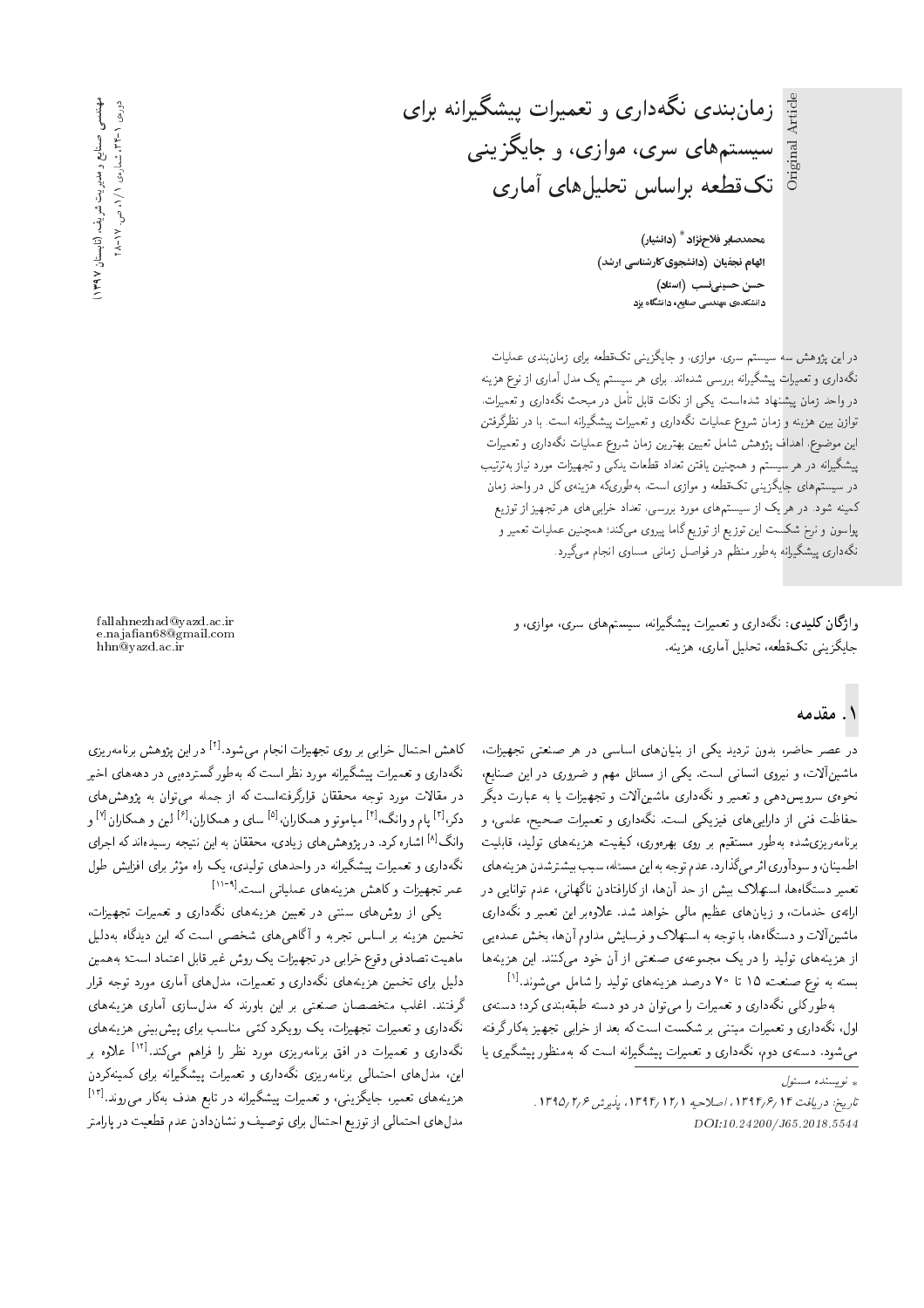و مدل استفاده میکنند.<sup>[۱۲]</sup> توسعهی مدل۵ای خرابی احتمالی و انتخاب بهترین<br>ساحت تکراحت میدان استان تقلید استفاده این مدیاتران (۱۹۰۱-۱۱) سیاست نگهداری و تعمیرات را می توان در مقالات ارائه شده<sup>[۱۹</sup>۰<sup>۱۵٫۱۲</sup>] یافت.<br>اما

در ادامهی این بخش، تمرکز بر روی پژوهش هایی است که از روش های آماری برای تعیین سیاست بهینهی نگهداری و تعمیرات استفاده کردهاند. از جملهی این پژوهش ها می توان به مقالهی باربرا و همکارانش اشاره کرد که یک مدل نگهداری و تعمیرات بهمنظور کمینهکردن هزینههای نگهداری و تعمیرات پیشنهاد کردند. در این مدل، نابع چگالی زمان خرابی از توزیع نمایی پیروی میکند.استا همچنین متا و<br>مکارد با استفاد استفاده آباد همکارش با استفاده از روشهای آماری و نمایی درنظرگرفتن زمان خرابی توانستند زمان مورد نیاز برای انجام نگهداری و تعمیرات پیشگیرانه را بهدستآورند.<sup>[۱۰]</sup> چلبی<br>کار ایران ایران ایران وكادى بهدنبال اتخاذ سياست بهينه يى براى كمينهكردن هزينه در سيستم، مدلمى را با استفاده از رویکرد آماری ارائه دادند که هدف آن یافتن زمان بهینهی انجام عملیات نگهداری و تعمیرات پیشگیرانه و موجودی اطمینان در زمان انجام عملیات نت بر روی تجهیزات است.<sup>[۲۲]</sup> همچنین زکورا و همکارانش با درنظرگرفتن تابع چگال<sub>ی</sub><br>پاسپیدا زمان خرابی تجهیزات به صورت تمایی به تعیین زمان مناسب برای تب پیستگیرانه و<br>این اینکه اینکه از کوه این استکشار استکشار استکشار استکشار موجودی اصافی که باید در سیستم در زمان انجام عملیات تکهداری برای پاسخگویی<br>مخالفات است. به تقاضای مشتریان موجود باشد، برداختند.<sup>[۲۳]</sup> "OvDN=OQB 'OW=@ OwHwt u=} QDWt |=[=kD x@

سوفيا و جورج يف مدل اقتصادي براي انجام عمليات بمدراي و تعميرات<br>الله عبدالمساوي المنتجب و المستقبل پیشگیرانه پیشنهاد دادند. زمان نت بهینه با این شرط محدود می شود و سیستم ممکن است قبل از آنکه زمان نگهداری و تعمیرات برسد، به حالت خارج از کنترل برود. در این مدل نیز زمان خرابی از توزیعهای احتمالی پیروی میکند.[<sup>۲۴]</sup> برود. در این مدل بیز زمان حرابی از نوزیعهای احتمالی پیروی می(سد.<br>محمد محمد استکشار ایران منابع محمد استفاده

تصوحی و حجازی با تمایی درنظردرفتن تابع طول عمر تجهیز، یک مدل تکهداری<br>- است. مسئل است ا و تعمیرات چندهدفه را بهمنظور تعیین زمان مناسب برای انجام عملیات نگهداری و تعمیرات و همچنین تعداد بهینهی قطعات یدکی مورد نیاز در افق زمانی مورد نظر. ارائه دادند.<sup>[16]</sup><br>ا

از جمله مطالعات انجام شده در زمینهی نگهداری و تعمیرات و پژوهش های آماری می توان به پژوهش گائو و همکارانش بر روی سیستم سری اشاره کرد. این پژوهش با هدف کمینهکردن هزینههای مربوط به نگهداری و تعمیرات پیشگیرانه و همچنین یافتن فاصلهی زمانی بهینه برای انجام عملیات نگهداری و تعمیرات پیشگیرانه انجام گرفت.<sup>[1۶]</sup><br>ا

باروس و همکارانش بهمنظورکمینهسازی هزینه و با رویکرد آماری، یک سیستم موازی دو مولقهیی را درنطردرفسد. در این سیستم، طول عمر هریف از مولقهها از<br>-- - قوزیع نمایی پیروی می تند و فرض بر این است ته نرج سمست یک موتفه به تایل<br>مرکزین دانشگاه از کانلود سال ۱۲۱۱ گاه کان - شکست مؤلفهی دیگر افزایش می بابد آ<sup>۲۷]</sup> گلمکانی و همکاران بهمنظور کمینهسازی<br>مسلمات اینته ر<br>ا هزینه ها و یافتن روسی برای بهینه سازی قواصل بازرسی تابت و عیرتابت، یک سیستم<br>میسیمهای است که است که سیاست و استان استان که بین میسا چىدمونقەيى با وابسىدى حرابى بين مونقەھا را مصانعە دردىد. در اين پژوھس، حرابى<br>مانسلىمان الىلمىنىڭ مىسىمىسىدا و سه یی به رابسته می شودی بین مو<br>حلیه ایران خود که کنید و برا مولقه ها سامل دو بحس ترم و سحب است له حرابی توج ترم طبق قرایند عیرهمدن<br>ساحت استفادات استفاده י<br>י پواسوں با نرح افزایسی و حرابی نوع سحب طبق قرایند پواسوں با نرح حرابی نابت<br>. رخ میدهد.<sup>[۱۸]</sup>

بریچی و همکارانش با احتمالی درنظرگرفتن عمر تجهیزات به ارائهی یک مدل نگهداری و تعمیرات در سیستم موازی پرداختند.<br>مدل پیشنهادی آن& با دو هدف تخصیص بهینهی کارها به ماشین&ای موازی

مدل پیستهادی آن ها با دو هدف تحصیص بهیتهی تارها به ماسین های موازی<br>ماسیان آن استفاده با استفاده استفاده و تصویر میشود. و هم زمان با آن یافتن زمان مناسب انجام عملیات ندهداری و تعمیرات پیستگیرانه<br>از سویست افزا ارائه شده است.<sup>[۲۹]</sup><br>د در درا

فلاح نژاد و همکاران یک مدل نت پیشگیرانه مبتنی بر احتمال قابلیت اطمینان و تفکر بیزی پیشنهاد کردند. هدف این مدل کمینهسازی میانگین هزینهی کل در واحد

زمان و همچنین یافتن بهترین زمان برای انجام فعالیتهای نت پیشگیرانه است.<sup>[۳۰]</sup><br>اگر مسابق است برای ایران استگران و میتوانید و است.

اگر چه تاکنون مدلهای نگهداری و تعمیرات زیادی توسط محققان توسعه داده شدهاست، اما پیچیدگی محیطهای صنعتی و مشکلبودن جمعأوری داده در این حوزه، تعریف و تخمین هزینههای نت و انتخاب سیاست بهینه را مشکل ساخته ۲۱] همچنین برای افزایش قابلیت اطمینان و سطح امنیت و ایمنی با هزینه ی<br>بازمان استان بازیگر است. \*\*\* همچنین برای افزایس فابلیت اطمینان و سطح اسیب و آیا<br>معقول انتخاب راهبرد مناسب نگهداری و تعمیرات حیاته ر است.[<sup>۲۲]</sup>

در این بژوهش سه سیستم موازی، سری، و جایگزینی تکقطعه برای انجام در این پروهس سه سیستم موازی، سری، و جایدریمی تک فضعه برای انجام<br>این گرا ا عملیات نده[اری و تعمیرات پیستیرانه بررسی خواهد سد. در هر ندام از سیستمها<br>محمد استان استان استان استان استان است. یک مدل بر اساس تحلیل های آماری از نوع هزینه در واحد زمان پیشنهاد شده است. فرض شده است که تعداد خرابی ها برای یک تجهیز مشخص از توزیع پواسون پیروی<br>میکند. همچنین نرخ شکست توزیع پواسون از توزیع گاما پیروی میکند. توزیع گاما می دند. همچنین نرج سکست نوزیع پواسوں از نوزیع داما پیروی می دند. نوزیع داما<br>برای مدل سازی فرایندهایی با خرابی احتمالی مناسب است.<sup>[۲۷-۳۲]</sup><br>مناسب است تاریخ خوابی است این است است است که است.

در این مقاله هدفهای زیر بهمنظور اتخاذ سیاست بهینهی نگهداری و تعمیرات پیشگیرانه برای کمینهسازی هزینه در واحد زمان دنبال میشود:

- ۱. یافتن زمان بهینه برای انجام عملیات نگهداری و تعمیرات پیشگیرانه در سیستم های سری، موازی، و جایگزینی تکقطعه؛
- ۲. یافتن تعداد قطعات یدکی و تجهیزات مورد نیاز بهترتیب در سیستمهای جایگزینی تکقطعه و موازي.

[دامهى مقاله به شرح زير سازمان دهى شده است؛ در بخش دوم مسئله و فرضيات آن بیان میشود. بخش سوم به تعریف تابع هزینه برای سیستمهای سری، موازی، و جايگزينمي تکقطعه اختصاص يافته است و براى روشنشدن مدل پيشنهادى براى هر سیستم، از مثال عددی استفاده شدهاست و برای تعیین متغیرهای تصمیم در هر سیستم از نرم|فزار MATLAB استفاده شده است. در بخش چهارم نتیجهگیری يژوهش بيان شده است.

## X. تعريف مسئله

در این پژوهش فرض شده است که تعداد خرابیها برای یک تجهیز خاص از توزیع پواسون پیروی میکند. بهکارگیری توزیع پواسون برای نشاندادن خرابی اجزای مختلف یک تجهیز منطقی است؛ اما در اغلب موارد نرخ شکست از یک تجهیز به تجهیز دیگر متفاوت است. حال اگر از یک تجهیز خاص اطلاعات جمعأوری شود و نتایج در مورد همان تجهيز به كار رود، نتايج توزيع پواسون قابل اطمينان است، اما بهدليل متفاوت بودن نرخ شکست تجهیزات با یکدیگر، نمی توان این نتایج را به تجهیزات دیگر تعمیم داد.<sup>[۲۸</sup>] برای رفع این مشکل، فرض شده است که نرخ شکست توزیع<br>پایم ایرانی پواسون از توزیع گاما پیروی میکند.

بنابراین، تعداد شکستها برای یک تجهیز خاص از توزیع پواسون با پارامترهای ز یر پیروی میکند.

$$
f_{x|\nu}(x) = \frac{e^{-\nu}\nu^x}{x!} \qquad x = \circ, \lambda, \dots, \quad \circ < \nu < \infty \tag{1}
$$

 $\text{GAM}\left(k,\frac{1}{\gamma}\right)$ همچنین نرخ سکست نوزیع پواسوں از نوزیع کاما پیروی می۔ند.<br>ا

$$
f_{\nu}(\nu) = \frac{v^{k-1}e^{\frac{-\nu}{\gamma}}}{\Gamma(k)\gamma^k} \qquad \circ < \nu < \infty, \quad \circ < k < \infty, \quad \circ < \gamma < \infty
$$
 (1)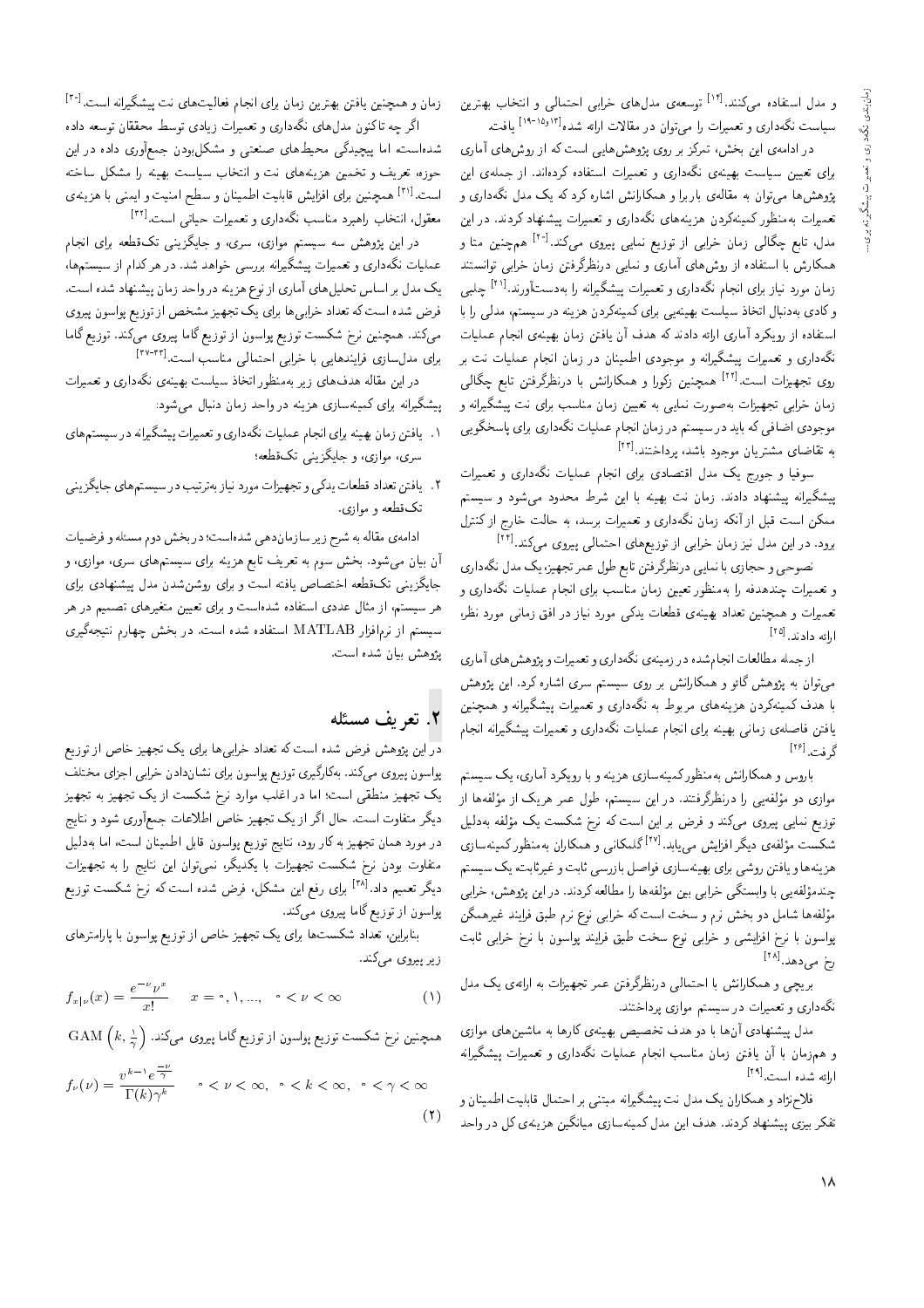توزیع گاما می;تواند خانوادهی وسیعی از توزیعهای پیشین را پوشش دهد. مثلاً وقتبی پارامترهای آن به صفر میل میکند، این توزیع تبدیل به توزیع بدون اطلاع ' خواهد شد. همچنین در بیشتر محیط های عملی، از توزیع گاما برای "<br>مقدار است در کرده استان میلم آقای ایران کرده و استان استان مدل سازی نرخ شکست استفاده می شود.<sup>[۳۰]</sup> خرابی های یک تجهیز خاص مطابق<br>-توزيع يواسون با نرخ شكست  $\nu$  اتفاق مى افتد؛ بنابراين، زمان بين خرابى ها از توزيع نمایی با تابع چگالی زیر پیروی میکند.

$$
f_{t|\nu}(t) = \nu e^{-\nu t} \qquad \circ < t < \infty, \quad \circ < \nu < \infty \tag{7}
$$

u خابع چگالی زمان رسیدن به اولین، $\nu \sim \textrm{GAM} \left( k, \frac{\lambda}{\gamma} \right)$ با درىطردرقىن قرص<br>ما خرابی تجهیزی که بهصورت تصادفی انتخاب شدهاست، بهصورت زیر محاسبه مي شود.

$$
f_t(t) = \int_{s}^{\infty} f_{t|\nu}(t) f_{\nu}(\nu) d\nu = k\gamma (\gamma t + 1)^{-(k+1)}
$$
  

$$
\circ < k < \infty, \quad \circ < t < \infty, \quad \circ < \nu < \infty \tag{f}
$$

در ادامهى پژوهش، بهمنظور يافتن تابع هزينه براى هر يک از سيستم هاى موازى، سری، و جایگزینی تکقطعه به محاسبهی تابع چگالی احتمال برای هر کدام از سیستمها نیاز است. با استفاده از رابطهی چهار، تابع چگالمی احتمال برای هرکدام از سیستمها محاسبه میشود و سپس با استفاده از آن، توابع هزینهی هر سیستم بررسی خواهد شد.

# .<br>١.٢ فوضيات

فرضیات مسئله به شرح زیر است:

- ۱. هزینهی نگهداری و تعمیرات پیشگیرانه کم تراز هزینهی ناشی از خرابی های تحمیل شده به سیستم است.
	- ۲. در ابتدای افق زمانی، همهی تجهیزات سالم هستند.
- .<br>۳. زمانهای بازرسی و انجام عملیات نگهداری و تعمیرات پیشگیرانه نادیدهگرفته شدهاند.
	- ۴. همهی تجهیزات در سیستمهای سری و موازی مشابه یکدیگرند.
- ۰. عملیات نگهداری و تعمیرات پیشگیرانه در فواصل زمان<sub>ی</sub> یکسان انجام میگیرد.
	- .<br>۶. خرابی تجهیزات مستقل از یکدیگر است.

# د مدل هزينه " $\mathbf r$

مدل هزینهی پیشنهادی بر اساس مدل مازوچی و سویر<sup>[۲۹]</sup> با هدف کمینهسازی<br>استان استان ا هزينه درواحد زمان است. تابع هزينه براي سه سيستم بهصورت زير تعريف مىشود.

$$
TC(T) = \frac{mC_B + \int_{\cdot}^{T} \frac{C_F f(t)}{\gamma - F(t)} dt + C_p}{T}
$$
 (0)

هنگامی که خرابی زودتر از این زمان رخ دهد، انجام میگیرد. در ادامه به تعریف (۶)<br>المتحدات کامینتیمی با اشامی باست در تابع هزینهی معادلهی پنج، عملیات تعمیر یا تعویض یک تجهیز در زمان  $T$  یا پارامترهای بهکاررفته در مدل اشاره شده است.

تعداد قطعات یدکی و تجهیزات مورد نیاز بهترتیب در سیستمهای جایگزینی : $m$ 

ما فطعه و موازی:<br>اص

ه هزینهی انجام عملیات نگهداری و تعمیرات پیشگیرانه؛ $C_{F}$ 

: هزینهی تحمیل $d$ شده از خرابی غیربرنامهریزی شدهی یک تجهیز؛ ن هزینهی خرید یک قطعهی یدکی در سیستم جایگزینی تکقطعه و همچنین .<br>هزینهی اضافهکردن یک تجهیز در سیستم موازی؛

هزیدی اصاددردن یک نجهیز در سیستم موازی:<br>س 7: زمان بهینه برای انجام عملیات نگهداری و تعمیرات پیشگیرانه؛<br>ص س : هزینهی کل نگهداری و تعمیرات پیشگیرانه در واحد زمان؛  $\overline{TC}$ : تابع چگالی احتمال زمان خرابی  $f(t)$ 

در این پژوهش فرض بر این است که تعداد تجهیزات در سیستم سری مشخص است، در نتیجه هزینهی خرید تجهیزات در این سیستم برابر صفر است ( ° = CB). همچنین در سیستمهای مورد مطالعه، خرابی تجهیزات زودتر از زمان برنامهر یزیشده، باعث تحمیل هزینهی زیادی به سیستم میشود که برای نشاندادن این محدودیت  $\mathcal{C}_F = C_f \times t$ فرض شده است رابطهى خطى بين  $C_F$  و زمان وجود دارد در ادامه تابع هزینه برای هرکدام از سیستمها محاسبه میشود.

### ۱.۳. تابع هزینهی سیستم سری

در اغلب واحدهای تولیدی، تولید یا بهصورت سری یا موازی یا ترکیبی از این **د**و حالت است؛ در سیستمهای تولیدی که تولید بهصورت سری انجام میگیرد، خرابی یک تجهیز باعث توقف خط تولید میشود. در سیستمهای تولیدی سری، بهخصوص در بیشتر مجتمعهای تولیدی، پالایشگاهی، گازی، پتروشیمی، و شرکتهای مشابه خرابی یک تجهیز هزینههای سرسام[وری را به سیستم تحمیل میکند؛ در نتیجه توجه به مقولهى نگهدارى و تعميرات پيشگيرانه در اين سيستمها كاملاً ضرورى به نظر می رسد.<br>بر

یکی از چالس های اصلی در سیستم های سری، تغیین بازوی زمانی مناسب برای<br>مگر است مساحی مگر از است من انجام نگهداري و تعميرات پيشگيرانه است بهنحوي كه ضمن دستيابي به دسترس پذيري و قابليت اطمينان قابل قبول، در مجموع برأيند هزينههاى ناشى از تعميرات اضطرارى و تعمیرات پیشگیرانه کمینه شود؛ زیرا کوتاهی در انجام تعمیرات پیشگیرانه موجب افزایش هزینههای تعمیرات اضطراری شامل خرابی های پیش بینی نشدهی ماشین آلات و توقف های خارج از برنامهی تولید را در پی دارد. از سوی دیگر زیادهروی در انجام تعمیرات پیشگیرانه، بهدلیل توقفهای پیدر پی تولید سبب هدر رفتن منابع نیروی انسانی، توقف تولید، و افزایش هزینه می شود.

در این بخش سعی بر این است که علاوه بر تعریف تابع هدف سیستم، بهترین زمان انجام عمليات نگهدارى و تعميرات پيشگيرانه تعيين شود. اما براى ارزيابى تابع هزینه، ابتدا باید تابع چگالی احتمال محاسبه شود. تابع چگالی در سیستم سری برابر احتمال زمان اولین خرابی در سیستم است. زمان اولین خرابی در سیستم با تشان داده میشود که  $m$  معرف تعداد تجهیزات  $y_{\lambda}=\min\left(t_{\lambda}^{(1)},...,t_{\lambda}^{(m)}\right)$ <sup>1</sup> سری و  $t^{(i)}_1$ ، نشان۱هندهی زمان اولین خرابی تجهیز نمام است. برای محاسبه ی تابع<br>گانا چگالی سیستم سری، ابتدا تابع توزیع سیستم مطابق معادلهی شش تعریف میشود.

$$
F_{y_1}(t) = p \left( \min \left( t_1^{(1)}, \dots, t_1^{(m)} \right) \le t \right)
$$
  
=  $1 - p \left( \min \left( t_1^{(1)}, \dots, t_1^{(m)} \right) \ge t \right)$   
=  $1 - p \left( t_1^{(1)} \ge t \right) p \left( t_1^{(1)} \ge t \right) \dots p \left( t_1^{(m)} \ge t \right)$  (9)

بەصورت زیر بە  $p\left(t^{(i)}_{\setminus}\geq t\right)$ با استفاده از نابع چکالی معادلهی چهار، مقدار<br>.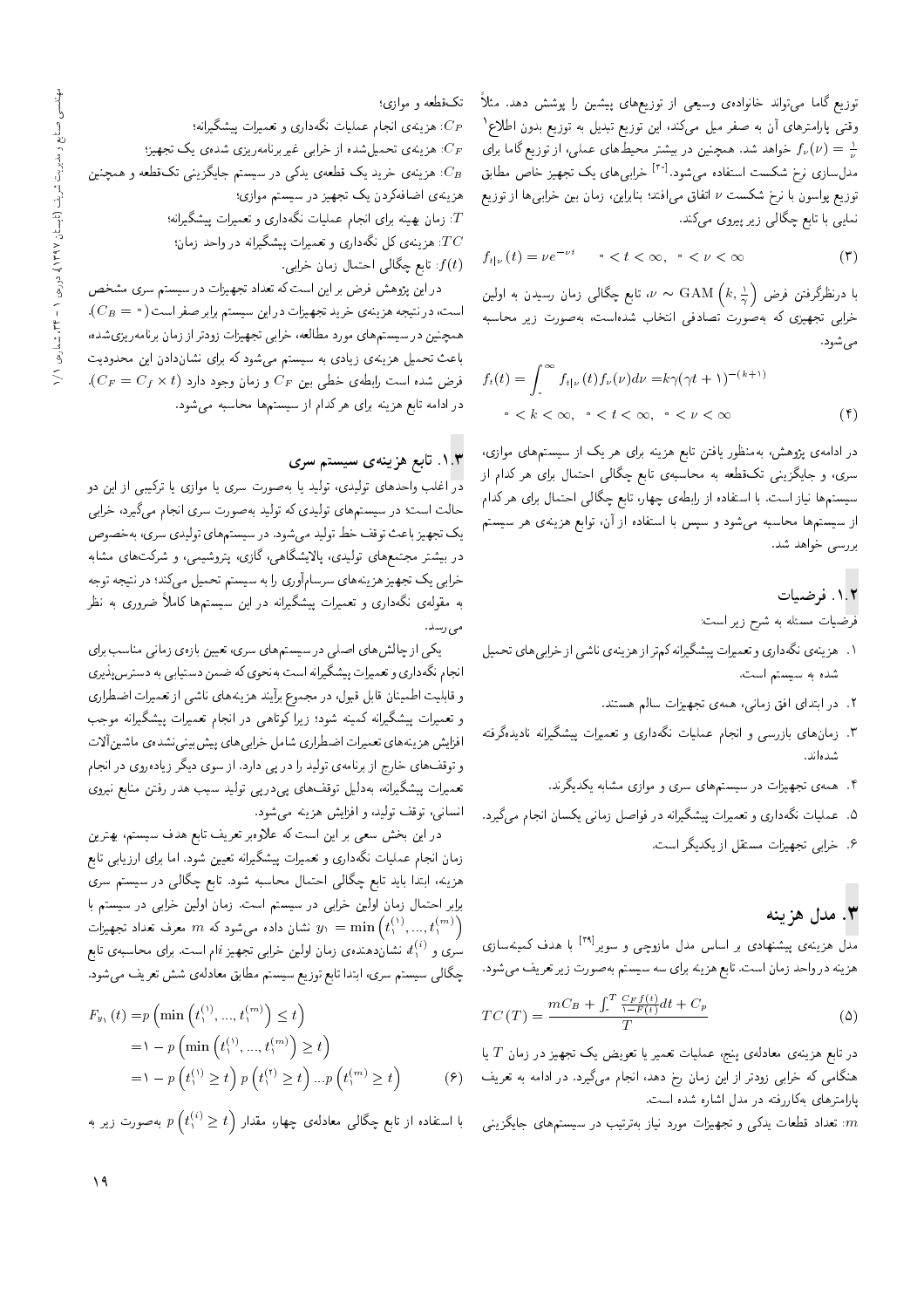دست می]ید.

$$
p\left(t_{1}^{(i)} \geq t\right) = \int\limits_{t}^{\infty} k\gamma \left(\gamma t_{1}^{(i)} + 1\right)^{-(k+1)} = (\gamma t + 1)^{(-k)} \tag{V}
$$

با توجه به فرض مستقل,ودن تجهیزات از یکدیگر، تابع توزیع سیستم به *ص*ورت زیر محاسبه می شود.

$$
F_{y_1}(t) = \lambda - (\gamma t + \lambda)^{-(mk)} \tag{A}
$$

حال با مشتقگرفتن از تابع توزیع سیستم، تابع چگالی سیستم سری بهصورت زیر محاسبه مى شود.

$$
f_{y_1}(t) = mk\gamma(\gamma t + 1)^{-(mk+1)} \qquad \circ < t < \infty, \quad \circ < k < \infty,
$$
\n
$$
\circ < \gamma < \infty \tag{4}
$$

پس از به دست آوردن تابع چگالی زمان خرابی سیستم، می توان تابع هزینه را بررسی کرد. تابع هزینه در سیستم سری بهصورت زیر تعریف می شود.

$$
TC(T) = \frac{\int_{*}^{T} \frac{C_F f(t)}{1 - F(t)} dt + C_p}{T}
$$
 (1°)

اما با توجه به محدودیت (C $F=C_f\times t$ )، رابطهی ۱۰ به صورت زیر بازنویسی $\cdot$ مې شود.

$$
TC(T) = \frac{C_f \int_{\cdot}^{T} \frac{tf(t)}{\lambda - F(t)} dt + C_p}{T}
$$
\n(1)

و محاسبه سود. با استفاده .<br>آ  $\int_{0}^{T} \frac{tf(t)}{\sqrt{-F(t)}} dt$  برای ارزیابی تابع هدف، ابتدا باید مقدار  $dt$ از تابع چکالی رابطهی ۱۰ مقدار آسکرال مورد نظر بهصورت زیر به دست می!ید.<br>.

$$
\int_{\gamma}^{T} \frac{tf(t)}{1 - F(t)} = -\frac{km(\log(\gamma T + 1) - \gamma T)}{\gamma}
$$
\n(17)

پس از محاسبه ی انتگرال  $\int_\tau^T \frac{tf(t)}{\lambda-F(t)} dt$  مطابق رابطه ی ۱۲، تابع هدف بهصورت<br>تعدا زیر تبدیل می شود.

$$
TC(T) = \frac{C_f \times (-km \times \log(\gamma T + 1))}{T \times \gamma} + km \times C_f + \frac{C_P}{T}
$$
\n(17)

در سیستم سری هدف یافتن زمان بهیته برای انجام عملیات بدهداری و تعمیرات<br>مستقل استفاده میکند که ساخت است. |OOa p=Ft l} R= Oa@ VN@ QO "CU= xv} Ry |R=Uxv}tmuDiQoQ\_vQO =@ xv=Q}oW}B برای روشنشدن مدل پیشنهادی استفاده شده است.

### ۱.۱.۳. مثال عددی و تحلیل حساسیت

<mark>در</mark> جدول ۱ مقادیر پارامترهای توزیع گاما، هزینهها و تعداد تجهیزات مشخص شدهاند. زمان بهینهی انجام عملیات نگهداری و تعمیرات پیشگیرانه با توجه به پارامترهای مشخص شده برابر ۲۱ / ° است. مقدار تابع هدف در این زمان برابر ۱۹۳٫۴۲۲ است كه برابر كم ترين مقدار خود در چرخهى زمانى مورد بررسى است.

در جدول ۲ مقادیر بهینهی تابع هدف و زمان بهینهی انجام عملیات نگهداری<br>و تعمیرات پیشگیرانه بهازای پارامترهای مختلف هزینه و توزیع گاما نشان داده شده و بعميرات پيسكيرانه به زاي پارامترهاي محتلف هزينه و توزيع ناما تسان داده سده<br>ا است. در هر تکرار مقادیر k و  $\gamma$  ثابت در نظرگرفته می شود و تاثیر هزینهها و تعداد $\gamma$ تجهیزات بر روی مقادیر تابع هزینه و زمان انجام نگهداری و تعمیرات پیشگیرانه مورد بررسی قرار میگیرد. نتیجهی تحلیل حساسیت پارامترها بر روی متغیرهای تصمیم در جدول ٣ نشان داده شده است.

جدول ۱. مقادیر بهینهی تابع هدف و زمان عملیات نگهداری و تعمیرات بیشگیرانه  $\omega$ بهازای مقادیر ثابت  $k$  و  $\gamma$  در سیستم سری

| $TC^*(T)$ $T^*$ $m$ $C_f$ $C_P$ $\gamma$ $k$<br>$\lambda$ ۹۳٫۴۲۲۲ $\cdot$ ,۲۱<br>۰۵۰ - ۲۰۰۰ - ۲۰۰۵<br>$\mathcal{C}$ |  | پارامترهای توزیع گاما و هزینه هنداد تجهیزات زمان $\boldsymbol{P}\boldsymbol{M}$ تابع هزینه $\boldsymbol{\epsilon}$ |  |  |
|---------------------------------------------------------------------------------------------------------------------|--|--------------------------------------------------------------------------------------------------------------------|--|--|
|                                                                                                                     |  |                                                                                                                    |  |  |
|                                                                                                                     |  |                                                                                                                    |  |  |

## x.۳. تابع هزینهی سیستم جایگزینی تکقطعه

<mark>در</mark> بسیاری از موارد به علت خراب<sub>ق</sub> دستگاهها و ماشینآلات و برای رفع نقص و راهاندازی خط تولید، نیاز به تعویض قطعه یا قطعاتی از تجهیز است. در این شرایط وجود قطعه ی پدکی مورد نیاز در انبار فنی شرکت بسیار مطلوب است و بدون از دستدادن وقت برای خرید و تأمین آن قطعه میتوان با جایگزینی قطعه، سالم، دستگاه را راهاندازی کرد و تحویل خط تولید داد. توقف دستگاهها و خطوط تولید `kwt x@ p}wLD sOa 'xDiQCUOR= O}rwD '=yQ+ هزینههای بسیاری مانند ب<sub>یک</sub>کاری کاروَرها، تولید ازدست رفته، عدم تحویل به موقع سفارس به مستری و تارضایتی مستری و بسیاری از هزینههای دیگر را تحمیل می نند<br>حساسی این است این ایران به با در احبار داستن میزان مناسب و بهصرفهی موجودی فضعات یدنی می وان<br>- استفاده و مستفید استفاده می کند و می باشد و میزانید و میدان زمان های تعمیر و تعویض قصعات یدنی و در دل زمان توقفات و تولیدات معوق را<br>۱۰ کاهش داد.

در بیشتر محیط های صنعتی معمولا با وجود وابستهی و تاتیرددار بودن موجودی<br>مصریح مسیح قطعات يدكي و نگهداري و تعميرات پيشگيرانه، اين عوامل را به صورت جدا بررسي و بهینه میکنند. درصورتیکه تعیین موجودی قطعات یدکی می تواند بر اساس پیش بینی و برآورد میزان فعالیت های نگهداری و تعمیرات صورت بگیرد؛ با افزایش زمان، کارکرد ماشین آلات افزایش می یابد و تجهیزات بیش تر مستهلک می شود و در نتیجه تجهیزات به قطعات یدکی بیش تری برای تعویض نیاز دارند. این بررسی همزمان و یکپارچه سبب صرفهجويي در هزينهي كل ميشود. اما داشتن موجودي از تمام قطعات يدكي یک تجهیز، بنا به دلایلی از جمله فضای انبارش بزرگ، حجم زیاد سرمایهی مورد نیاز، و احتمال عدم نیاز به برخی قطعات یدکی حتی در طولانی مدت به سادگی ميسر نمي شود.

در این پژوهش منظور از بررسی سیستم جایگزینی تک قطعه، تعیین تعداد بهینهی قطعات يدكي براى قطعه يي مشخص از يک تجهيز در افق زماني مورد نظر است. اهداف مورد نظر در این سیستم علاوهبر تعیین تعداد قطعات یدکی مورد نیاز، تعیین زمان انجام عملیات نگهداری و تعمیرات پیشگیرانه نیز هست. برای بهدستآوردن مقادیر مورد نظر در تابع هدف، ابتدا نیاز به محاسبهی تابع چگالی زمان خرابی سیستم است. تابع چگالی احتمال در این سیستم برابر است با احتمال مجموع زمان عملیات تا هنگامی که  $m$ امین خرابی یا شکست در تجهیز رخ دهد. تابع چگالی احتمال  $\left[ \begin{smallmatrix} [\tau \wedge ] & \tau \end{smallmatrix} \right]$ جایگزینی تک قطعه با  $\sum_{i=1}^m t_i$  (پس استان داده میشود که بین و رایت تابع چگالی احتمال  $y_m$  را بهصورت زیر محاسبه کردند.

$$
f(t) = \frac{\Gamma(k+m)(\gamma t)^{m-1}\gamma}{\Gamma(k)(m-1)!(\gamma t+1)^{k+m}}
$$
(1f)

تابع هزينه در اين سيستم بهصورت زير تعريف مى شود.

$$
TC(T) = \frac{mC_B + \int_{\cdot}^{T} \frac{C_F f(t)}{\cdot - F(t)} dt + C_p}{T}
$$
\n(10)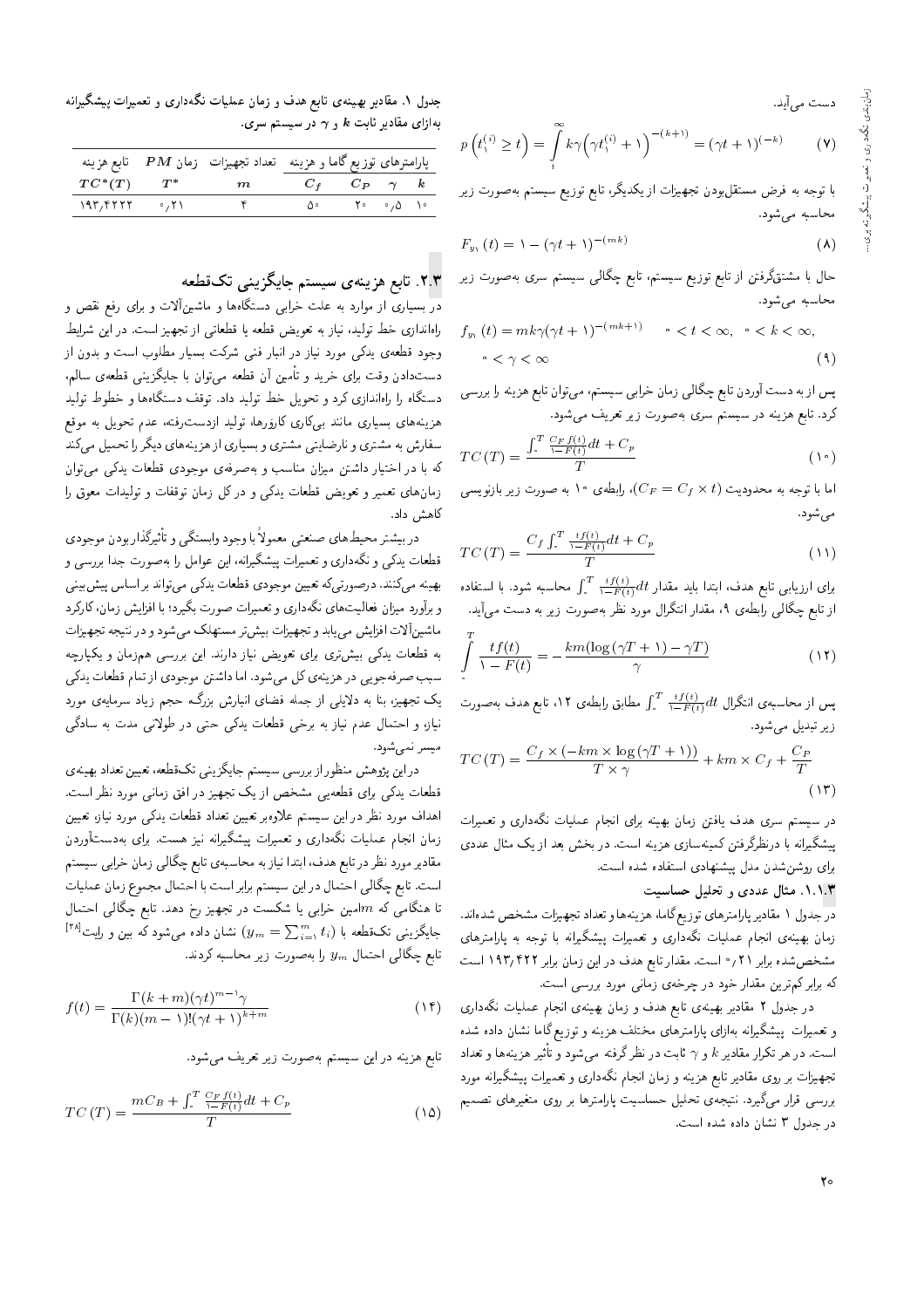شمارهی پارامترهای توزیع گاما و هزینه تعداد تجهیزات زمان $P M$  تابع هزینه  $T C^*(T)$   $T^*$  $TC^*(T)$  $\begin{array}{ccccccccc}\n^* & m & C_f & C_P & \gamma & k & \n\end{array}$ تکرار 193  $\frac{1}{2}$  193  $\frac{1}{2}$  193  $\frac{1}{2}$  193  $\frac{1}{2}$  193  $\frac{1}{2}$  193  $\frac{1}{2}$ 138 1174/1107 م) و 10 1157 1168 1169 برام 1168<br>محمد البرامجي السياسي السياسي السياسي المحمد المحمد السياسي السياسي المحمد المحمد السياسي السياسي السياسي السي  $C_P$ 269 م) 71 من مع العام 1994 م بن معرف المسلم بن المسلم المسلم المسلم المسلم المسلم المسلم المسلم المس<br>المسلم المسلم المسلم المسلم المسلم المسلم المسلم المسلم المسلم المسلم المسلم المسلم المسلم المسلم المسلم المسل<br>والمسلم ا 134 8365 0 31 4 25 20 0 5 10  $C_f$ 276 276 1774 1796 1797 1814 1797 1814 1814 1820 1831 1831 1840 1841 1842 1844 1845 1846 1847 1848 1848 1848 18<br>استعمال المستعمر المستعمر المستعمر المستعمر المستعمر المستعمر المستعمر المستعمر المستعمر المستعمر المستعمر الم 134 9/17 1114/11190 1/2 1/2 1/3 1/3 1/3 1/3 1/3 1/3 1/3 1/3 1/4 1/3 1/3 1/4 1/4 1/4 1/4 1/5 1/4 1/5 1/4 1/5 1/<br>مارس المسلمان المسلمان المسلمان المسلمان المسلمان المسلمان المسلمان المسلمان المسلمان المسلمان المسلمان المسل m  $\frac{2766777776}{9}$   $\frac{6}{10}$   $\frac{6}{10}$   $\frac{6}{10}$   $\frac{6}{10}$   $\frac{10}{10}$   $\frac{10}{10}$   $\frac{10}{10}$   $\frac{10}{10}$   $\frac{10}{10}$   $\frac{10}{10}$   $\frac{10}{10}$   $\frac{10}{10}$   $\frac{10}{10}$   $\frac{10}{10}$   $\frac{10}{10}$   $\frac{10}{10}$   $\frac{10}{10}$   $\$ 19 9334 2 01 4 50 20 0 0005 10 2 14,1°00 1,141 − 1,141 × 1,142 1,148 1,148 1,148 1,148 1,148 1,148 1,148 1,148 1,148 1,148 1,148 1,148 1,148 1,<br>مناسب المسلم المسلم المسلم المسلم المسلم المسلم المسلم المسلم المسلم المسلم المسلم المسلم المسلم المسلم المسل  $C_P$ 7٨,١٥١١ - ٢,٨۶ - ۴ - ۵۰ - ۴۰ - ۵۰۰۰ ۱۰<br>م / 16/0766 17/19 10 11/18/19 10 10006 10006 10006 10006 10006 10006 10006 10006 10006 10006 10006 10006 10006 1<br>مساجد المساجد المساجد المساجد المساجد المساجد المساجد المساجد المساجد المساجد المساجد المساجد المساجد المساجد  $C_f$ 28 2176 1 42 4 100 20 0 0005 10 14,∘106 1,06 1 − 1,06 1,000 1,000 1,000 1,000 1,000 1,000 1,000 1,000 1,000 1,000 1,000 1,000 1,000 1,000 1,00<br>مناسب المسلم المسلم المسلم المسلم المسلم المسلم المسلم المسلم المسلم المسلم المسلم المسلم المسلم المسلم المسل m  $\frac{1}{2}$  $\frac{1}{2}$  1/6,  $\frac{1}{2}$  1,  $\frac{1}{2}$   $\frac{1}{2}$   $\frac{1}{2}$   $\frac{1}{2}$   $\frac{1}{2}$   $\frac{1}{2}$   $\frac{1}{2}$   $\frac{1}{2}$   $\frac{1}{2}$   $\frac{1}{2}$   $\frac{1}{2}$   $\frac{1}{2}$   $\frac{1}{2}$   $\frac{1}{2}$   $\frac{1}{2}$   $\frac{1}{2}$   $\frac{1}{2}$   $\frac{1}{2}$   $\frac{1}{2}$   $\frac$ 9,999 7,01 ۴ ۵0 10 م.<br>مواليد السابق السابق السابق به السابق السابق السابق السابق السابق السابق السابق السابق السابق السابق السابق ال  $C_P$ ነ٩<sub>/</sub>λ۶۶٩ ۴<sub>/°</sub>-۵ ۴ ∆∘ ۴∘ ∘<sub>/°°°</sub>-۵ ۵<br>ີ້ 9 9334 4 05 4 25 20 0 0005 5  $\bar{C}_f$  $19,9$   $\mathsf{TTF}$   $\mathsf{Y}_{\ell} \circ \mathsf{Y}$  on  $\mathsf{Y} \circ \mathsf{Y} \circ \mathsf{Y} \circ \mathsf{Y} \circ \mathsf{Y} \circ \mathsf{Y} \circ \mathsf{Y} \circ \mathsf{Y} \circ \mathsf{Y} \circ \mathsf{Y} \circ \mathsf{Y} \circ \mathsf{Y} \circ \mathsf{Y} \circ \mathsf{Y} \circ \mathsf{Y} \circ \mathsf{Y} \circ \mathsf{Y} \circ \mathsf{Y} \circ \mathsf{Y} \circ \mathsf{Y} \circ \mathsf{Y} \circ \mathsf{Y} \circ \mathsf{$ 9,9 °C 5,0 °C 5,0 °C 6,0 °C 6,0 °C 6,0 °C 6,0 °C 6,0 °C 6,0 °C 6,0 °C 6,0 °C 6,0 °C 6,0 °C 6,0 °C 6,0 °C 6,0 <br>محمد المسلم المسلم المسلم المسلم المسلم المسلم المسلم المسلم المسلم المسلم المسلم المسلم المسلم المسلم المسلم m  $\frac{19.97776 \t\t Y_1 \circ 1}{}$   $\lambda$   $\Delta \circ$   $\gamma \circ \gamma \circ \gamma \circ \Delta$   $\Delta$  $33939$   $3399$   $3399$   $3399$   $3399$   $3399$   $3399$ 241 8930 0 08 4 50 10 0 5 30  $C_{P}$ 7۷۶٫۷۰۶۸ ۰<sub>/</sub>۱۷ ۴ ۵۰ ۴۰ ۰<sub>/</sub>۵ ۳۰<br>پ 238 3534 0 17 4 25 20 0 5 30  $\mathcal{C}_f$ 433 1947/2004 CAT/<br>۴۸۳/۱۸۶۱ ۰٫۰۸ در وی در ۲۰۰۱ در انتخابات از انتخابات است.<br>وی در انتخابات انتخابات انتخابات انتخابات انتخابات انتخابات انتخابات انتخابات انتخابات انتخابات انتخابات انتخا 238 3534 0 17 2 50 20 0 5 30 m  $\frac{48\pi}{300}$   $\frac{6}{300}$   $\frac{8}{300}$   $\frac{8}{300}$   $\frac{8}{300}$   $\frac{8}{300}$   $\frac{8}{300}$   $\frac{8}{300}$   $\frac{8}{300}$   $\frac{8}{300}$   $\frac{8}{300}$   $\frac{8}{300}$   $\frac{8}{300}$   $\frac{8}{300}$   $\frac{8}{300}$   $\frac{8}{300}$   $\frac{8}{300}$   $\frac{8}{300}$   $\$  $\frac{3}{4}$ 14,1997 (م) 10 م) من المركب 14,1997 (م) من المركبة المركبة (م) من المركبة المركبة (م) من المركبة المركبة (م)<br>المركبة المركبة المركبة المركبة المركبة (م) من المركبة المركبة (م) من المركبة المركبة (م) من المركبة المركبة ا  $\mathcal{C}_{\mathcal{P}}$ 48,000 - ۱٫۶۴ ۲ م. ۴۰ م.<br>۳۰ 24,1972 11/2001 11/2001 12:0001 12:0001 12:0001 12:0001 12:0001 12:0001 12:0001 12:0001 12:0001 12:0<br>تاب المسابق المسابق المسابق المسابق المسابق المسابق المسابق المسابق المسابق المسابق المسابق المسابق المسابق ال  $C_f$ 48 9232 0 82 4 100 20 0 0005 30 11,1970 1,970 1 − 1,000 1,000 1,000 1,000 1,000 1,000 1,000 1,000 1,000 1,000 1,000 1,000 1,000 1,000 1,000 1,<br>توليد المسلم المسلم المسلم المسلم المسلم المسلم المسلم المسلم المسلم المسلم المسلم المسلم المسلم المسلم المسل m

 $\frac{4}{5}$ 

جدول ۲. مقادیر بهینهی تابع هزینه و زمان عملیات نگهداری و تعمیرات پیشگیرانه بهازای مقادیر متفاوت  $k$  و  $\gamma$  در سیستم سری.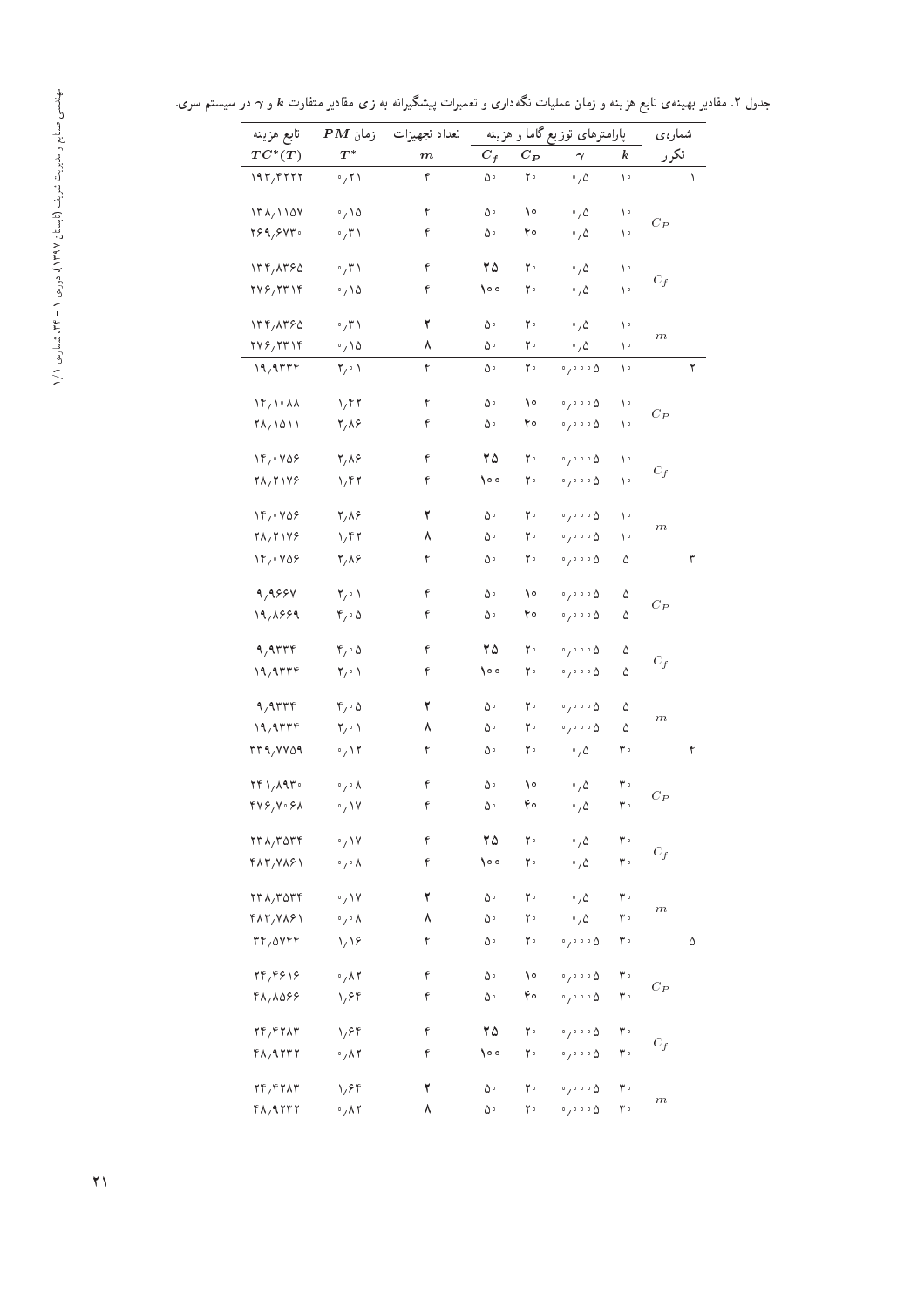| تابع هزينه                              | $PM$ زمان                  | تعداد تجهيزات |         | پارامترهای توزیع گاما و هزینه |          |                  | شمارەي |
|-----------------------------------------|----------------------------|---------------|---------|-------------------------------|----------|------------------|--------|
| $TC^*(T)$                               | $T^*$                      | $_{m}$        | $C_f$   | $C_P$                         | $\gamma$ | $\boldsymbol{k}$ | تكرار  |
| 088,8811                                | $\circ$ , $\circ$ $\wedge$ | ۴             | ۵۰      | ٢۰                            | Δ        | ١٠               | ۶      |
| $f \mid f / \Lambda$ $\Delta$ $\lambda$ | $\circ$ , $\circ$ $\Delta$ | ۴             | ۵۰      | ١٥                            | Δ        | ه ۱              |        |
| Y55,5055                                | $\cdot$ $\wedge$ $\vee$    | ۴             | ۵۰      | ۴۰                            | ۵        | ۰ ۱              | $C_P$  |
| $r \wedge r$ , $r \wedge r$             | $\cdot$ $\wedge$ $\vee$    | ۴             | ۲۵      | ٢٠                            | ۵        | ١٠               |        |
| $\lambda Y$ ۹, $V \cdot TY$             | $\circ$ , $\circ$ $\Delta$ | ۴             | $\circ$ | ٢٠                            | ۵        | ١٠               | $C_f$  |
| $r \wedge r$ , $r \wedge r$             | $\cdot$ / ۱۲               | ۲             | ۵۰      | ٢۰                            | Δ        | $\setminus$      |        |
| $\lambda Y$ ۹, $V \cdot T$              | $\circ$ , $\circ$ $\Delta$ | ٨             | ۵۰      | ٢۰                            | ۵        | ١٠               | m      |

جدول ۳. نتیجهی تحلیل حساسیت پارامترها بر روی مقادیر  $T C^* (T)$  و  $T^*$  در سیستم سری.

| علت                                                                    | $TC^*(T)$ | $\scriptstyle T^*$ | نوع تغيير      | بارامترها        |
|------------------------------------------------------------------------|-----------|--------------------|----------------|------------------|
| با افزایش $C_P$ ، منطقی است که زمان انجام عملیات نگهداری و تعمیرات     | $+$ $-$   | $\ddot{}$          | افزايش         | $C_P$            |
| پیشگیرانه به تأخیر بیفتد و $TC^*(T)$ افزایش یابد و برعکس.              |           | $\overline{a}$     | کا هش          |                  |
| طبق فرض $C_F$ تابعی از زمان است، پس با خرابی یک تجهیز زودتر از         |           |                    |                |                  |
| زمان تعیین شده، هزینهی زیادی به سیستم اعمال می شود. بنابراین،          | $^{+}$    |                    | افزايش         |                  |
| $C_f$ برای جلوگیری و کاهش خرابهههای برنامهریزی $\dot{u}$ ده، با افزایش | ÷         |                    | $+$ کاهش $C_f$ |                  |
| زمان بهینهی انجام عملیات نگهداری و تعمیرات کاهش می،یابد و در           |           |                    |                |                  |
| نتيجه هزينه افزايش مىيابد و برعكس.                                     |           |                    |                |                  |
| با افزایش تعداد تجهیزات، احتمال خرابی سیستم افزایش می یابد؛            |           |                    | افزايش         |                  |
| بنابراین. زمان بهینهی انجام عملیات نگهداری و تعمیرات کاهش میbیابد      |           |                    | کا هش          | $\boldsymbol{m}$ |
| كه باعث افزايش هزينههاى سيستم مى شود و برعكس.                          |           |                    |                |                  |
|                                                                        |           |                    |                |                  |

اما با توجه به محدو**دیت** (C $F = C_{f} \times t$  ')، تابع هزینه به صورت زیربازنویسی میشود.

$$
TC(T) = \frac{mC_B + C_f \int_{\tau}^{T} \frac{tf(t)}{\tau - F(t)} dt + C_p}{T}
$$
\n(19)

محاسبهی انتگرال ( F (t) و t<u>f (t) و T <sup>- t</sup>f (t) پی</u>چیده است و از روش های عددی برای<br>آ محاسبه ي آن استفاده شده است.

۱.۲.۳. مثال عددی و تحلیل حساسیت

<mark>برا</mark>ی روشن شدن مدل پیشنهادی، از یک مثال عددی استفاده شدهاست که اطلاعات<br>آن در جدول ۴ نمایش داده شده است. مقدار تابع هدف بهازای مقادیر هزینه و ان در جدول ۱ نمایس داده سده است. مقدار نابع هدف به زای مقادیر هزینه و<br>الحساب - محکول از ۱۳۸۵ پارامبرهای نوزیع داما ۱۱۸۱/۸ به دست آمده است: همچنین مفادیر بهینه ی تعداد<br>- این مرکز سیاست قطعات یدکی و زمان شروع عملیات نگهداری و تعمیرات پیشگیرانه بهترتیب برابر ۶۸  $\mathsf{C} \setminus \mathsf{C}$ و  $\mathsf{C} \setminus \mathsf{C}$  است.

جدول ۵ نشاندهندهی تاتیر پارامترهای هزینه و توزیع داما بر روی مفادیر تابع<br>مسجد استفادات ک هزینه، تعداد قطعات یدکی، و زمان انجام عملیات نگهداری و تعمیرات پیشگیرانه است. مفادیر متغیرهای تصمیم در این سیستم به شدت تحت تاتیر مفادیر متغیرهای<br>- پر گزارش میبین ملکهٔ باه توزیع داما هستند؛ مثلاً تاتیر هزینهها بر روی مفدار فطعات یدد<sub>ی</sub> وابسته به میزان<br>.

جدول ۴. مقادیر بهینه تابع هدف و زمان عملیات نگهداری و تعمیرات پیشگیرانه بهازای مقادیر ثابت  $k$  و  $\sqrt{\ }$ در سیستم جایگزینمی تکقطعه.

|                                               | پارامترهای توزیع گاما و هزینه = قطعات یدکی _ زمان $\boldsymbol{P}\boldsymbol{M}$ _ تابع هزینه                                        |  |  |  |
|-----------------------------------------------|--------------------------------------------------------------------------------------------------------------------------------------|--|--|--|
|                                               | $TC^*(T) \qquad T^* \qquad \qquad m^* \qquad \quad C_f \quad C_P \quad C_B \quad \gamma \quad \  k$                                  |  |  |  |
| $\Gamma_{\mathcal{A}}$ $\Gamma_{\mathcal{A}}$ | $PA$ and $\lambda \circ \circ \circ \quad \lambda \circ \circ \quad \forall \circ \quad \circ \rho \circ \quad \lambda \circ \Delta$ |  |  |  |
|                                               |                                                                                                                                      |  |  |  |

مقادیر k و v است و نسی توان تاثیر هرکدام از هزینهها را بهطور مستقل بر روی تعداد<br>- با با سبب کرد و است کرد و بیشهر میکند که w |Q=Oxov C=}rta |xv}y@ u=tR |wQ Q@ <sup>C</sup><sup>P</sup> Q}F -=Du}vJty "OQm u=}@ |mO} C=a]k تعمیرات نیز وابسته به پارامترهای توزیع داماست، به طوری که نمی توان روند داهسی یا<br>از این میلین از مطلب استقال استقال استقال استقال میرکسید که استقال استقال افزایشی مشخصی برای آن در نظرگرفت. اما بهدلیل وابستگی جمک به زمان، منطقی<br>است که با ازامین آ است که با افزایش آن، زمان بهینهی انجام عملیات نگهداری و تعمیرات کاهش یابد و برعكس.

## **۳.۳**. تابع هزینهی سیستم موازی

توقف خط تولید در سیستم موازی هنگامی انفاق می|فتد که همهی تجهیزات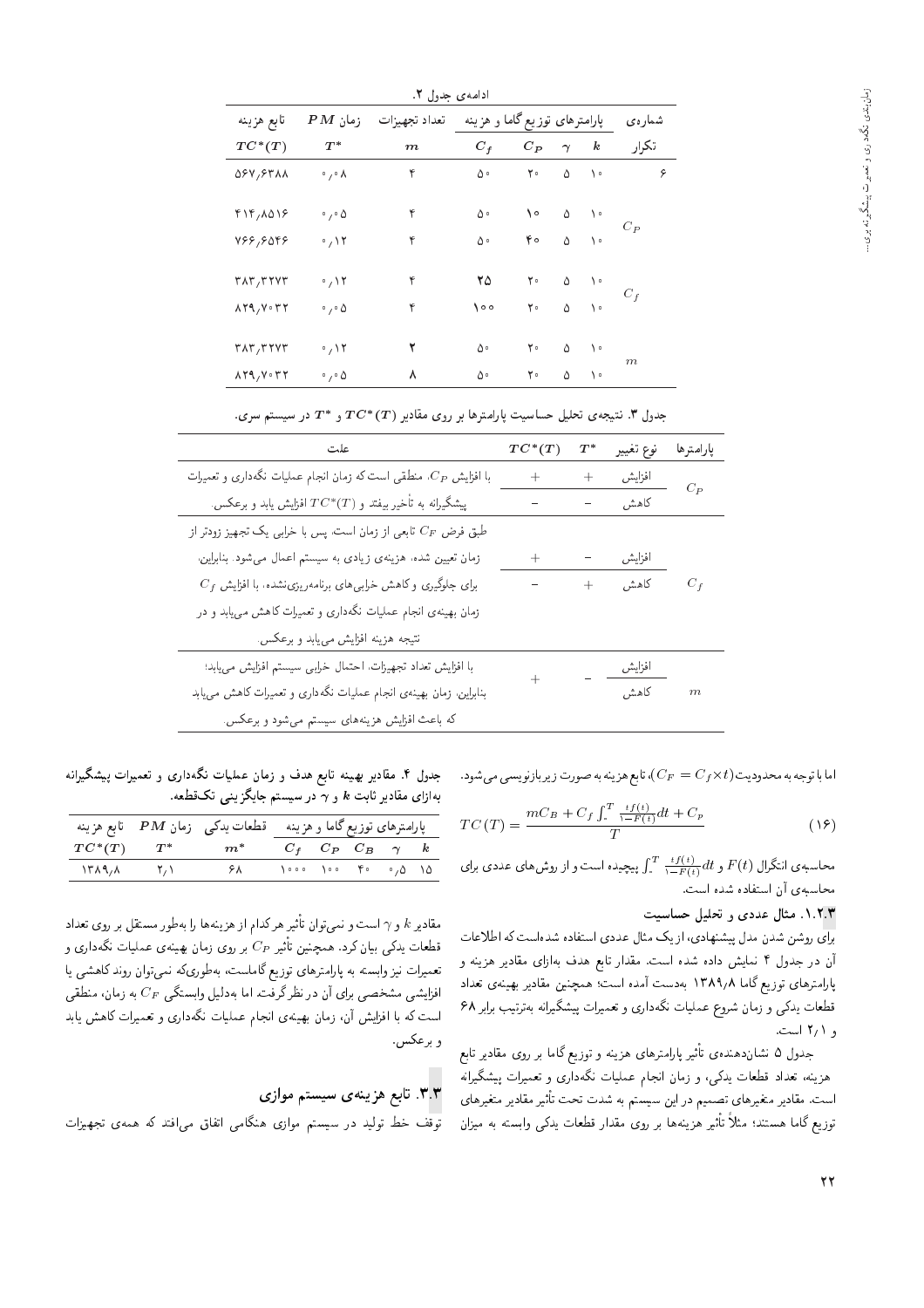جدول ۵. مقادیر بهینهی تابع هزینه و زمان عملیات نگهداری و تعمیرات پیشگیرانه بهازای مقادیر متفاوت k و <sub>Y</sub> در سیستم جایگزینی تکقطعه.

| تابع هزينه                                          | $PM$ زمان                      | قطعات يدكى |                             |                      |       | پارامترهای توزیع گاما و هزینه      |                  | شمارەي                      |   |
|-----------------------------------------------------|--------------------------------|------------|-----------------------------|----------------------|-------|------------------------------------|------------------|-----------------------------|---|
| $TC^*(T)$                                           | $T^*$                          | $m^*$      | $C_f$                       | $C_{I\!\!P}$         | $C_B$ | $\boldsymbol{\gamma}$              | $\boldsymbol{k}$ | تكرار                       |   |
| 18,884                                              | ۱۱۱                            | ۴۲         | $\lambda \circ \circ \circ$ | ه ۱۰                 | ۴۰    | $\cdot$ , $\cdot$ $\circ$ $\Delta$ | ١                |                             | ١ |
| $\sqrt{2}/2.5$                                      | ۱۱۸                            | ۵۰         | $\lambda \circ \circ \circ$ | ه ۱                  | ٢۰    | $\circ$ / $\circ$ 0                | ١                |                             |   |
| rr, rrr0                                            | ۲ ۰ ۱                          | ٣۴         | 7000                        | ه ۱                  | ٨۰    | $\circ$ , $\circ$ $\circ$ $\Delta$ | ١                | $C_B$                       |   |
| $\lambda/\lambda$ 1901                              | ۹۸                             | ٣٧         | $\lambda \circ \circ \circ$ | ۵۰                   | ۴۰    | $\circ$ , $\circ$ $\circ$ $\circ$  | ١                |                             |   |
| $19,9$ A $11$                                       | $\mathcal{M}$                  | ۵۰         | 7000                        | ۲۰۰                  | ۴۰    | $\circ$ / $\circ$ 0                | ١                | $C_P$                       |   |
| 18,1449                                             | 11f                            | ۳۸         | ه ه۵                        | ه ۱۰                 | ۴۰    | $\circ$ , $\circ$ $\circ$ $\Delta$ | ١                |                             |   |
| $Y \cdot Y$                                         | ۱۱۱                            | ۴۷         | ۲۰۰۰                        | ه ۱۰                 | ۴۰    | $\cdot$ , $\cdot$ $\circ$ $\Delta$ | ١                | $C_f$                       |   |
| $\cdot$ 9, 30 $\cdot$                               | ۳۵                             | ۷۴         | 1000                        | ∘ ہ∖                 | ۴۰    | $\cdot$ , $\Delta$                 | ١                |                             | ٢ |
| $89/7$ $VAT$                                        | ٣۰                             | ۷۴         | $\lambda \circ \circ \circ$ | ه ۱۰                 | ٢۰    | $\cdot$ , $\Delta$                 | ١                |                             |   |
| $\lambda \lambda \gamma$ ,9980                      | ۴۳                             | ۷۴         | 1000                        | ه ۱                  | ٨۰    | $\cdot$ , $\Delta$                 | $\lambda$        | $C_B$                       |   |
| $\lambda \cdot \lambda / \cdot$ ard                 | ۳۵                             | ۷۴         | $\lambda \circ \circ \circ$ | ۵۰                   | ۴۰    | $\cdot$ , $\Delta$                 | ١                |                             |   |
| 117,7977                                            | ۳۶                             | ۷۴         | 1000                        | ه ه ۲                | ۴۰    | $\cdot$ , $\Delta$                 | ١                | $C_{\mathcal{P}}$           |   |
| 97,997                                              | ۴٣                             | ٧۴         | ه ه۵                        | ه ۱۰                 | ۴۰    | $\cdot$ , $\Delta$                 | ١                |                             |   |
| $\gamma \gamma \gamma$ ۴۲۳۰                         | ۳۰                             | ۷۴         | 7000                        | ∘ ہ∖                 | ۴۰    | $\cdot$ , $\Delta$                 | ١                | $\mathcal{C}_f$             |   |
| $Yf \wedge_f f f \wedge_f f$                        | ۴٫۱                            | γ۰         | $\lambda \circ \circ \circ$ | ه ۱                  | ۴۰    | $\cdot$ , $\Delta$                 | ۱۰               |                             | ٣ |
| $f \circ 1, A950$                                   | $\mathsf{r},\mathsf{q}$        | γ۰         | $\lambda \circ \circ \circ$ | ه ۱۰                 | ٢۰    | $\cdot$ , $\Delta$                 | ١٠               |                             |   |
| $\Upsilon \Sigma$                                   | $\mathfrak{r}_i$               | γ۰         | 1000                        | ه ۱                  | ٨۰    | $\cdot$ , $\Delta$                 | ١٠               | $C_B$                       |   |
| $vr$ ۶,۴۴۶۳                                         | $\mathfrak{r}_{\ell}$          | γ۰         | $\lambda \circ \circ \circ$ | ەە                   | ۴۰    | $\cdot$ , $\Delta$                 | ١٠               |                             |   |
| $VVT/$ $T$                                          | $\mathfrak{r}_{\ell}$          | γ۰         | 1000                        | ه ه ۲                | ۴۰    | $\cdot$ , $\Delta$                 | ١٠               | $C_P$                       |   |
| $VT \cdot y \cdot \Delta Y$                         | $\mathfrak{r}_i$ r             | γ۰         | ه ه ۵                       | ه ۱۰                 | ۴۰    | $\cdot$ , $\Delta$                 | ١٠               |                             |   |
| VVA, VOP                                            | $\mathsf{r}, \mathsf{q}$       | γ۰         | ۲۰۰۰                        | ه ۱۰                 | ۴۰    | $\cdot$ , $\Delta$                 | ١٠               | $\mathcal{C}_f$             |   |
| $\lambda$ $\uparrow$ $\lambda$ $\uparrow$ $\lambda$ | $\mathsf{Y}_\ell$              | ۶۸         | 7000                        | ه ۱                  | ۴۰    | $\cdot$ , $\Delta$                 | ۱۵               |                             | ۴ |
| VfY, VAY                                            | $\mathsf{Y}_\ell$              | ۶۸         | $\lambda \circ \circ \circ$ | ه ۱                  | ٢۰    | $\cdot$ , $\Delta$                 | ۱۵               |                             |   |
| YYYY, Y                                             | ۲٫۲                            | ۶۸         | 7000                        | ه ۱                  | ۸۰    | $^\circ$ , $\Delta$                | ۱۵               | $C_B$                       |   |
| 1398                                                | $\mathbf{Y}_{\ell}$            | ۶۸         | $\lambda \circ \circ \circ$ | ۵۰                   | ۴۰    | $\cdot$ , $\Delta$                 | ۱۵               |                             |   |
| $\gamma$                                            | $\mathbf{Y}_f$                 | ۶۸         | $\lambda \circ \circ \circ$ | ۲۰۰                  | ۴۰    | $\cdot$ , $\Delta$                 | ۱۵               | $\mathcal{C}_{\mathcal{P}}$ |   |
| 170A/A                                              | $\mathbf{y} \times \mathbf{y}$ | ۶۸         | ه ه۵                        | $\sqrt{2}$           | ۴۰    | $\cdot$ , $\Delta$                 | ۱۵               |                             |   |
| 155, A                                              | $\mathbf{Y}_f$                 | ۶۸         | 7000                        | ه ۱۰                 | ۴۰    | $\cdot$ , $\Delta$                 | ۱۵               | $\mathcal{C}_f$             |   |
| 197/T181                                            | ۱۹                             | ۶۹         | $\lambda \circ \circ \circ$ | $\sqrt{2}$           | ۴۰    | ١                                  | ١                |                             | ۵ |
| 110,8910                                            | ۱۶                             | ۶۹         | $\sqrt{2}$                  | $\sum_{i=1}^{n} a_i$ | ٢۰    | ١                                  | ١                |                             |   |
| TTT/999A                                            | $\uparrow \uparrow$            | ۶۳         | $\lambda \circ \circ \circ$ | ه ۱۰                 | ٨۰    | ١                                  | ١                | $\mathcal{C}_B$             |   |
| 19.97470                                            | ۱۹                             | ۶۹         | $\lambda$ o o o             | ۵۰                   | ۴۰    | ١                                  | ١                |                             |   |
| 19A/F177                                            | ٢۰                             | ۶۹         | $\lambda \circ \circ \circ$ | ۲۰۰                  | ۴۰    | ١                                  | ١                | $C_P$                       |   |
| 191,0707                                            | ۲۵                             | ۶۹         | ه ه ۵                       | ه ۱۰                 | ۴۰    | ١                                  | ١                |                             |   |
| $\mathsf{YYQ}_{1}\mathsf{Y}\mathsf{YYV}$            | ۱۶                             | ۶۹         | 7000                        | ه ۱۰                 | ۴۰    | ١                                  | Λ                | $C_f$                       |   |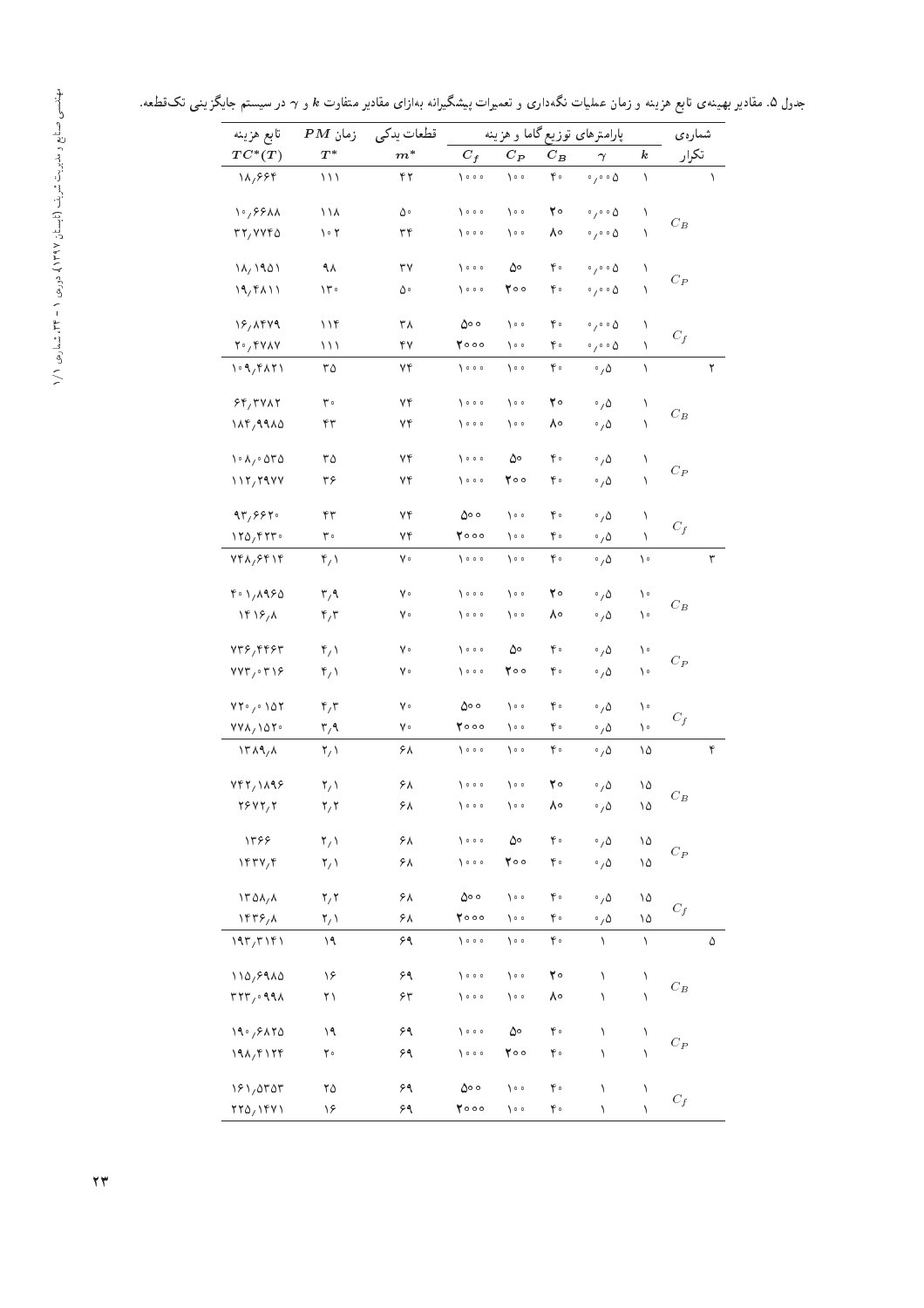|                                                              |                     |            | ادامەي حدول ۵. |                               |                  |               |          |        |
|--------------------------------------------------------------|---------------------|------------|----------------|-------------------------------|------------------|---------------|----------|--------|
| تابع هزينه                                                   | $PM$ زمان           | قطعات يدكى |                | پارامترهای توزیع گاما و هزینه |                  |               |          | شمارەي |
| $TC^*(T)$                                                    | $T^*$               | $m^\ast$   | $C_f$          | $C_{P}$                       | $C_B$            | $\gamma$      | $\bm{k}$ | تكرار  |
| Y57, A019                                                    | ۴٫۱                 | ۶۸         | $\sqrt{2}$     |                               | $\mathfrak{r}$ . | $\Delta$      | ۵        | ۶      |
| F 1V, 9 ASA                                                  | ۳,۸                 | ۶۸         | $\sqrt{2}$     | $\lambda \circ \circ$         | ٢۰               | $\Delta$      | ۵        |        |
| $\lambda \uparrow \cdot \lambda / \lambda$                   | ۴٫۴                 | ۶۸         | $\sqrt{2}$     | $\sqrt{2}$                    | $\Lambda$ °      | $\Delta$      | Δ        | $C_B$  |
| $V\Delta$ <sup>0</sup> / $S\Delta$                           | ۴٫۱                 | ۶۸         | 1000           | ۵۰                            | $\mathfrak{r}$ . | $\Delta \sim$ | $\Delta$ |        |
| VAV, Yf                                                      | $\mathfrak{r}_\ell$ | ۶۸         | $\sqrt{2}$     | $\mathbf{Y} \circ \circ$      | $\mathfrak{r}$ . | $\mathcal{N}$ | Δ        | $C_P$  |
| $V \setminus \Delta$ , $\uparrow \uparrow \uparrow \uparrow$ | ۴٫۴                 | ۶۸         | ه ه ۵          | $\lambda \circ \circ$         | ۴۰               | $\sqrt{2}$    | ۵        |        |
| $\lambda \cdot 9,9049$                                       | ۳,۸                 | ۶۸         | 7000           | $\lambda \cdot \cdot$         | ۴۰               | $\lambda$     | ۵        | $C_f$  |

جدول ۶. مقادیر بهینهی تابع هزینه و زمان عملیات نگهداری و تعمیرات پیشگیرانه بهازای مقادیر ثابت  $k$  و  $\gamma$  در سیستم موازی.

|                                     | تعداد تجهیزات زمان $\bm{P} \bm{M}$ تابع هزینه                                                                                        |  | پارامترهای توزیع گاما و هزینه |  |
|-------------------------------------|--------------------------------------------------------------------------------------------------------------------------------------|--|-------------------------------|--|
|                                     | $TC^*(T)$ $T^*$ $m^*$                                                                                                                |  | $C_f$ $C_P$ $C_B$ $\gamma$ k  |  |
| $4V^{\circ}/8^{\circ}$ $8V^{\circ}$ | $\mathsf{r}$ (and $\mathsf{r}$ and $\mathsf{r}$ and $\mathsf{r}$ and $\mathsf{r}$ and $\mathsf{r}$ and $\mathsf{r}$ and $\mathsf{r}$ |  |                               |  |

خراب شوند. بنابراین، برای بهدستآوردن تابع چگالی احتمال سیستم، باید احتمال  $y_{\tau} = y_{\tau}$ زمان آخرین خرابی سیستم محاسبه شود. زمان آخرین خرابی سیستم با تشان داده شدهاست که  $m$  نشان دهنده تشان داده شویرانی  $\text{max}\left(t_1^{(1)},...,t_1^{(m)}\right)$  $\lambda$ است که به صورت موازی قرار میگیرند و  $t_{\lambda}^{(i)}$ ، نشان دهندهی زمان اولین خرابی تجهیز<br>ناماست که به صورت موازی ام است. در این سیستم نیز برای بهدستآوردن تابع چگالی احتمال خرابی از تابع $i$ توزیع استفاده شده است که تابع توزیع سیستم بهصورت زیر محاسبه میشود.

$$
F_{y_{\mathbf{v}}}(t) = p\left(\max\left(t_{\mathbf{v}}^{(\mathbf{v})}, \dots, t_{\mathbf{v}}^{(m)}\right) \le t\right)
$$

$$
= p\left(t_{\mathbf{v}}^{(\mathbf{v})} \le t\right) p\left(t_{\mathbf{v}}^{(\mathbf{v})} \le t\right) \dots p\left(t_{\mathbf{v}}^{(m)} \le t\right) \tag{1\V}
$$

بەصورت زیر بەدست مى $p\left(t_{\text{v}}^{(i)} \leq t\right)$ با استفاده از رابطهی ۱، مقدار<br>.

$$
p\left(t_{1}^{(i)} \leq t\right) = \int\limits_{0}^{t} k\gamma \left(\gamma t_{1}^{(i)} + 1\right)^{-(k+1)} = 1 - (\gamma t + 1)^{(-k)}
$$
\n
$$
(1\lambda)
$$

فرض مستقل بودن تجهیزات در این سیستم نیز درنظرگرفته شده است. بنابراین، تابع توزیع مطابق رابطهی ۱۹ بهدست میآید.

$$
f_{y_{\tau}}(t) = mk\gamma(\gamma t + 1)^{-(k+1)} \times \left(1 - (\gamma t + 1)^{(-k)}\right)^{m-1} \quad (14)
$$

تابع هزینه در سیستم موازی بهصورت زیر تعریف می شود.

$$
TC(T) = \frac{mC_B + \int_{\cdot}^{T} \frac{C_F f(t)}{\lambda - F(t)} dt + C_p}{T}
$$
 (1)

اما با توجه به محدودیت (C $F=C_f\times t$ )، رابطهی ۲۰ بهصورت زیر بازنویسی $\cdot$ مې شود.

$$
TC(T) = \frac{mC_B + C_f \int_{\tau}^{T} \frac{tf(t)}{\gamma - F(t)} dt + C_p}{T}
$$
\n(1)

هدف در این سیستم یافتن زمان و تعداد تجهیزات بهینه است بهگونه یی که هزینه ی کل در واحد زمان کمینه شود. اما برای ارزیابی و محاسبهی تابع هدف، باید مقدار محاسبه شود که محاسبهی این انتگرال پیچیده است و از روش های  $\int_{-F(t)}^{T} \frac{tf(t)}{\sqrt{-F(t)}} dt$ عددی برای محاسبهی آن استفاده شده است.

#### ۱.۳.۳ مثال عددی و تحلیل حساسیت

جدول ۶ به ارائهى مثال<sub>ى</sub> براى سيستم موازى اختصاص يافته است. با توجه به پارامترهای هزینه و توزیع گاما، حداقل مقدار تابع هدف در ۴۲ °۰۶/ ۹۷۰ رخ میدهد که مقادیر بهینه ی تعداد تجهیزات و زمان انجام عملیات نگهداری و تعمیرات پیشگیرانه در این مقدار تابع هدف بهترتیب برابر ۳ و ۳۷٫ است. در جدول ۷ تحلیل حساسیت سیستم موازی با شش مرحله تکرار نشان داده شده است. نتیجهی تحلیل حساسیت پارامترها بر روی متغیرهای تصمیم در جدول ۸ بیان شده است.

# ۴. نتيجهگيري

در این پژوهش سعی شده است تا مدلی کاربردی برای اتخاذ سیاست بهینهی نگهداری و تعمیرات پیشگیرانه در سیستمهای سری، موازی، و جایگزینی تکقطعه بر اساس تحلیلهای آماری ارائه شودکه مهمترین نوآوریهای مدل به شرح زیر است:

● در این پژوهش فرض شده است که خرابی تجهیزات در سه سیستم سری، موازی، و جايگزيني تکقطعه از توزيع پواسون پيروي ميکند. همچنين نرخ شکست توزيع پواسون از توزیع گاما پیروی میکند.

٢۴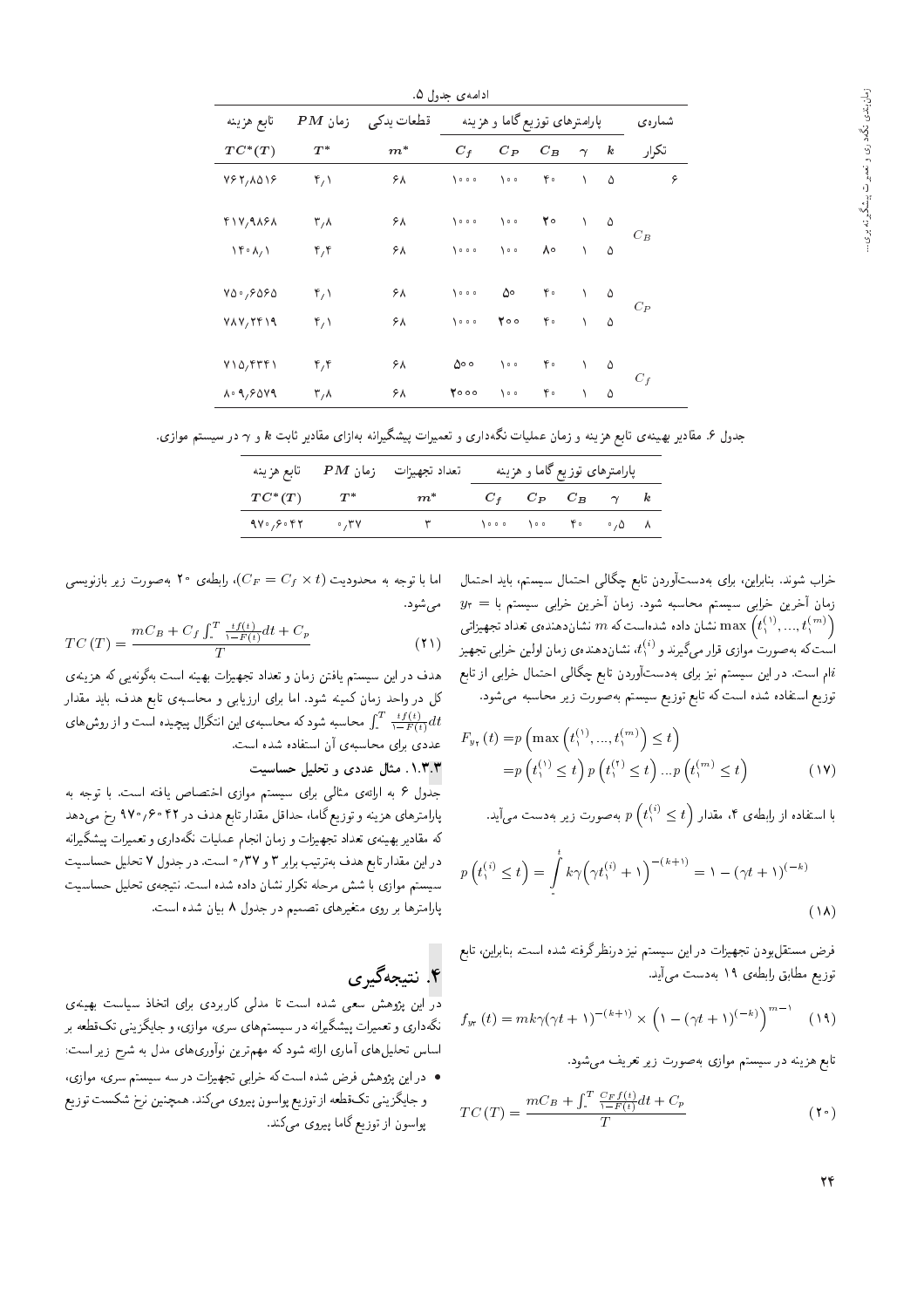جدول ۷. مقادیر بهینهی تابع هزینه و زمان عملیات نگهداری و تعمیرات پیشگیرانه بهازای مقادیر متفاوت & و  $\gamma$  در سیستم موازی.

| تابع هزينه                                                 | $PM$ زمان                              | تعداد تجهيزات |                             |                       |         | پارامترهای توزیع گاما و هزینه     |                  | شمارەي                      |   |
|------------------------------------------------------------|----------------------------------------|---------------|-----------------------------|-----------------------|---------|-----------------------------------|------------------|-----------------------------|---|
| $TC^*(T)$                                                  | $\scriptstyle T^*$                     | $m^*$         | $C_f$                       | $C_P$                 | $C_{B}$ | $\gamma$                          | $\boldsymbol{k}$ | تكرار                       |   |
| 119,79.0                                                   | $\Delta_1 \circ \mathcal{A}$           | ١٠            | 1000                        | ه ۱۰                  | ۴۰      | $\cdot$ , $\circ$ $\Delta$        | ۵                |                             | ١ |
| Y5,0199                                                    | $\Delta/\Lambda$                       | ۱۴            | 7000                        | ه ۱                   | ٢۰      | $\circ$ $\prime$ $\circ$ $\Delta$ | ۵                |                             |   |
| 117,9810                                                   | $\mathfrak{r}_\ell\mathfrak{0}$        | ٧             | $\lambda \circ \circ \circ$ | ه ۱                   | ۸۰      | $\cdot$ , $\cdot$ $\Delta$        | ۵                | $C_B$                       |   |
| $\lambda \cdot \lambda / \lambda \cdot \lambda$            | $\mathbf{r}, \mathbf{r}$               | ٨             | 7000                        | ۵۰                    | ۴۰      | $\circ$ , $\circ$ $\Delta$        | ۵                |                             |   |
| 174, 1907                                                  | 0,94                                   | ۱۲            | 7000                        | ۲۰۰                   | ۴۰      | $\cdot$ , $\cdot$ $\Delta$        | ۵                | $C_P$                       |   |
| $\cdot$ $\cdot$ $\cdot$ $\cdot$ $\cdot$ $\cdot$ $\cdot$    | $\Delta /$ \                           | ٨             | ه ه۵                        | ه ۱۰                  | ۴۰      | $\cdot$ , $\cdot$ $\Delta$        | ۵                |                             |   |
| $177,9$ $\Lambda$ 10                                       | $\mathbf{r}, \mathbf{v}$               | ۱۱            | ۲۰۰۰                        | ه ۱                   | ۴۰      | $\cdot$ , $\cdot$ $\circ$         | ۵                | $C_f$                       |   |
| 9V°, 9°                                                    | $\cdot$ ,۳۷                            | ٣             | $\lambda \circ \circ \circ$ | ه ۱                   | ۴۰      | $\cdot$ , $\Delta$                | ٨                |                             | ٢ |
| YfY, YfYf                                                  | $\cdot$ ,۴۴                            | ٧             | 1000                        | ه ۱۰                  | ٢۰      | $\cdot$ , $\Delta$                | ٨                |                             |   |
| $11Y\lambda/T$                                             | $\cdot$ , $\tau$ $\tau$                | ١             | 7000                        | ه ۱                   | ۸۰      | ۰, ۵                              | ٨                | $C_B$                       |   |
| $\lambda \gamma$ , $\gamma$ 9 $\gamma$                     | $\cdot$ , ۲۸                           | ٢             | 7000                        | ەە                    | ۴۰      | $\cdot$ , $\Delta$                | ٨                |                             |   |
| 1.19, 1                                                    | $\cdot$ , $\Delta \lambda$             | ۵             | 7000                        | ه ه ۲                 | ۴۰      | $\cdot$ , $\Delta$                | ٨                | $C_P$                       |   |
| VTY, 91T                                                   | .74                                    | ٢             | ه ه ۵                       | ه ۱                   | ۴۰      | $\cdot$ , $\Delta$                | ٨                |                             |   |
| 1770,9                                                     | $\cdot$ , ۳۵                           | ۵             | ۲۰۰۰                        | ه ۱                   | ۴۰      | $\cdot$ , 0                       | ٨                | $C_f$                       |   |
| $1179,$ f                                                  | $\cdot$ , $\mathsf{r}$                 | ٣             | 1000                        | ه ۱                   | ۴۰      | $\cdot$ , $\Delta$                | ١٠               |                             | ٣ |
| $\lambda \lambda \mathbf{f}/\Delta \mathbf{r}$             | .70                                    | ۶             | 1000                        | ه ۱                   | ٢۰      | $\cdot$ , $\Delta$                | ۱۰               |                             |   |
| 17790                                                      | $\cdot$ , ۲۸                           | ١             | 7000                        | ه ۱                   | ٨۰      | $\cdot$ , $\Delta$                | ۱۰               | $C_B$                       |   |
| 4f1/ffA0                                                   | $\cdot$ , ۲۴                           | ٢             | 1000                        | ەە                    | ۴۰      | $\cdot$ , $\Delta$                | ۱۰               |                             |   |
| $\mathcal{M} \circ \mathfrak{f}_1$ )                       | $\cdot$ ,۴۱                            | ۴             | 7000                        | ۲۰۰                   | ۴۰      | $\cdot$ , $\Delta$                | ۱۰               | $C_P$                       |   |
| 118,0101                                                   | .779                                   | ١             | ه ه ۵                       | ه ۱                   | ۴۰      | $\cdot$ , $\Delta$                | ۱۰               |                             |   |
| 1994/0                                                     | $\cdot$ , ۲۷                           | ۴             | ۲۰۰۰                        | ه ۱                   | ۴۰      | $\cdot$ , $\Delta$                | ۱۰               | $C_f$                       |   |
| $YY\Delta S/\lambda$                                       | $\cdot$ / ۱۴                           | ١             | 1000                        | ه ۱                   | ۴۰      | ٢                                 | ١٠               |                             | ۴ |
| $Y \cdot \Lambda Y$                                        | $\cdot$ , ۱۳                           | ٢             | 1000                        | ه ۱۰                  | ٢۰      | ٢                                 | ۱۰               |                             |   |
| 7079,7                                                     | $\cdot$ , $\sqrt{2}$                   | ١             | 7000                        | ه ۱                   | ۸۰      | ٢                                 | ١٠               | $C_B$                       |   |
| $\lambda \pi$ ۹,۳                                          | $\mathfrak{g} \setminus \mathfrak{g}$  | ١             | 1000                        | ەە                    | ۴۰      | ٢                                 | ١٠               |                             |   |
| $\mathbf{Y}\wedge\mathbf{Y}\wedge_{\mathcal{I}}\mathbf{Y}$ | $\cdot$ / 19                           | ١             | $\lambda \circ \circ \circ$ | ه ه ۲                 | ۴۰      | ٢                                 | ١٠               | $C_P$                       |   |
| 10f1/1                                                     | $\cdot$ /۲۱                            | ١             | ه ه ۵                       | $\lambda \circ \circ$ | ۴۰      | ٢                                 | ١٠               |                             |   |
| rr99/6                                                     | $\circ$ $\prime$ $\circ$ $\mathcal{A}$ | ١             | 7000                        | ه ۱۰                  | ۴۰      | ٢                                 | ١٠               | $C_f$                       |   |
| $199V, \Delta$                                             | $\cdot$ , ۱۵۴                          | ١             | $\sqrt{0.00}$               | ه ۱۰                  | ۴۰      | ٢                                 | ٨                |                             | ۵ |
| 11197                                                      | $\cdot$ , ۱۵۸                          | ٣             | $\lambda \circ \circ \circ$ | ه ۱۰                  | ٢۰      | ٢                                 | ٨                |                             |   |
| $YYY/\lambda$                                              | $\cdot / \lambda$                      | ١             | $\lambda \circ \circ \circ$ | ه ۱                   | ٨۰      | ٢                                 | ٨                | $\mathcal{C}_{\mathcal{B}}$ |   |
| 184.4                                                      | $\cdot$ / 119                          | ١             | $\lambda \circ \circ \circ$ | ەە                    | ۴۰      | ٢                                 | ٨                |                             |   |
| $Y\Delta Y$                                                | .710                                   | ١             | $\lambda \circ \circ \circ$ | ۲۰۰                   | ۴۰      | ٢                                 | ٨                | $C_P$                       |   |
| $\sqrt{r} \Delta \sqrt{r}$                                 | $\cdot$ , $\mathsf{rrv}$               | ١             | ه ه۵                        | ه ۱۰                  | ۴۰      | ٢                                 | ٨                |                             |   |
| $\gamma$ $\lambda$ $\lambda$ <sub>/</sub> $\gamma$         | $\cdot$ / 118                          | ٢             | ۲۰۰۰                        | ه ۱۰                  | ۴۰      | ٢                                 | ٨                | $\boldsymbol{C}_f$          |   |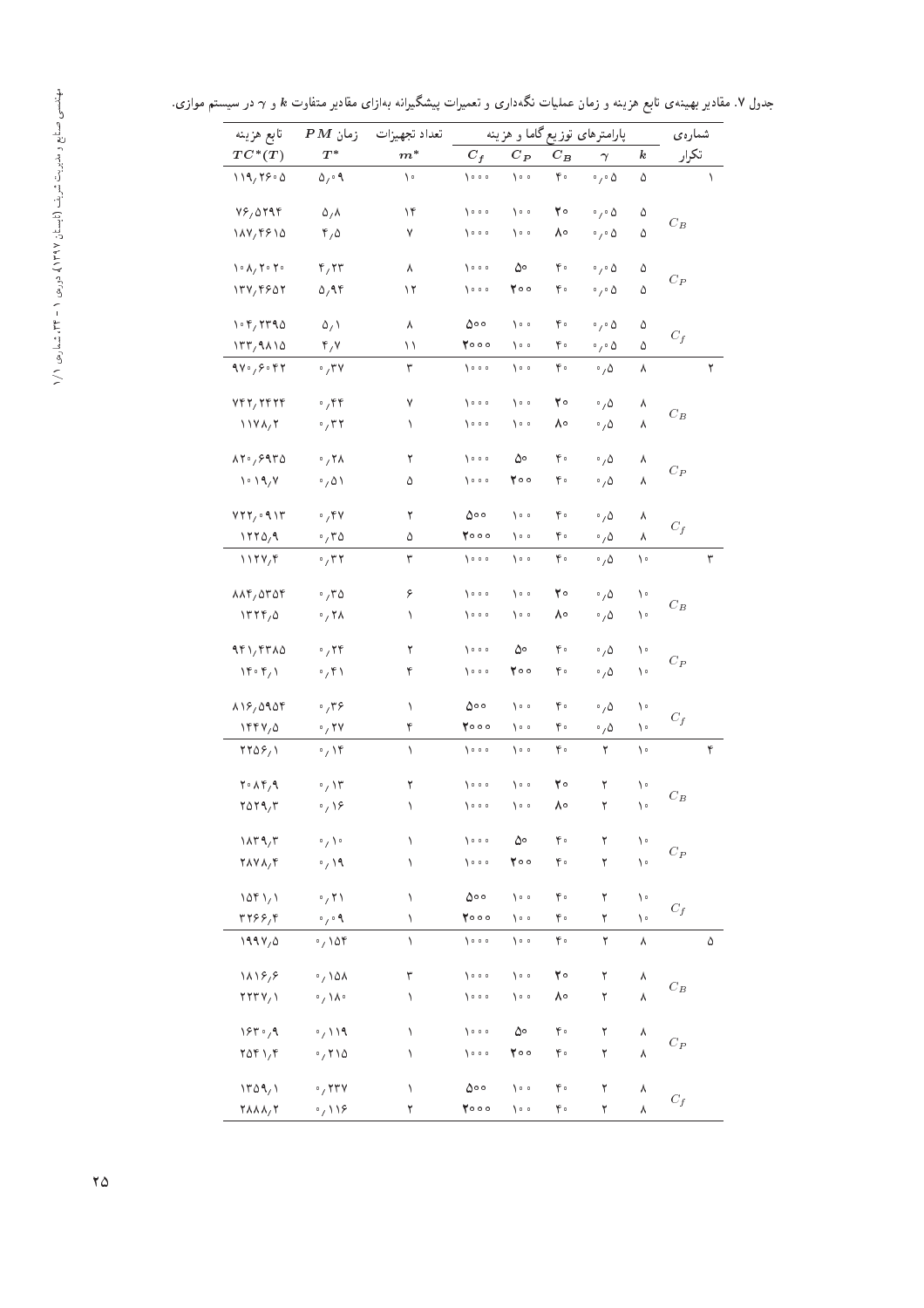|                                               |                                               |               | ادامە <i>ى</i> حدول ۷. |                               |       |          |                  |        |   |
|-----------------------------------------------|-----------------------------------------------|---------------|------------------------|-------------------------------|-------|----------|------------------|--------|---|
| تابع هزينه                                    | $PM$ زمان                                     | تعداد تجهيزات |                        | پارامترهای توزیع گاما و هزینه |       |          |                  | شمارەي |   |
| $TC^*(T)$                                     | $T^*$                                         | $m^*$         | $C_f$                  | $C_P$                         | $C_B$ | $\gamma$ | $\boldsymbol{k}$ | تكرار  |   |
| 105.4                                         | $\cdot$ , ۲ $\cdot$ ۶                         |               | $\lambda$              | $\sum_{i=1}^{n} a_i$          | ۴۰    | ٢        | ۵                |        | ۶ |
| $\mathcal{N} \cdot \mathcal{O}_1 \mathcal{R}$ | $\cdot$ , ۲۴۷                                 | ۵             | 1000                   | ه ۱۰                          | ۲۰    |          | ۵                |        |   |
| 1Y11/A                                        | $\cdot$ , ۲۴۲                                 |               | $\lambda$              | $\lambda \circ \circ$         | ٨۰    | ۲        | Δ                | $C_B$  |   |
| 1799/7                                        | $\cdot$ , ۱۵۷                                 |               | 1000                   | ۵۰                            | ۴۰    |          | ۵                |        |   |
| 1911/0                                        | $\cdot$ , $\mathsf{r} \cdot \mathsf{\Lambda}$ |               | $\lambda$              | 500                           | ۴۰    | ۲        |                  | $C_P$  |   |
| $\cdot$ $\mathsf{r}\mathsf{v}\mathsf{r}$      | $\cdot$ , ۳۲۵ $\cdot$                         |               | ه ه۵                   | ه ه (                         | ۴۰    |          | ۵                |        |   |
| $Y \ Y \ Y$                                   | $\circ$ , $\setminus$ $\vee$ $\circ$          | ٣             | 7000                   | ه ۱۰                          | ۴۰    | ۲        | Δ                | $C_f$  |   |

جدول ۸. نتیجهی تحلیل حساسیت پارامترها بر روی مقادیر ( $T$ )\*  $T$ ، \* $T$  و \* $T$  در سیستم موازی.

| علت                                                                       | $TC^*(T)$         | $m^\ast$ | $T^{\ast}$ | نوع تغيير       | يارامترها |
|---------------------------------------------------------------------------|-------------------|----------|------------|-----------------|-----------|
| با افزایش $C_P$ ، منطقی است که زمان انجام عملیات نگهداری و تعمیرات        | $+$               | $+$      | $^{+}$     | افزايش          | $C_{P}$   |
| پیشگیرانه به تأخیر بیفتد و $TC^*(T)$ افزایش یابد و برعکس.                 |                   |          |            | كاهش            |           |
| با افزایش $C_F$ ، برای جلوگیری و کاهش خرابههای برنامه $\mu$ ریزی نشده،    |                   |          |            |                 |           |
| زمان بهینهی انجام عملیات نگهداری و تعمیرات کاهش و تعداد                   | $\overline{+}$    | $+$      |            | افزايش          |           |
| تجهیزات افزایش مهیابد و در نتیجه هزینهی کل نگهداری و تعمیرات              |                   |          | $ +$ $-$   | کا ھش           | $C_f$     |
| پیشگیرانه افزایش می،یابد و برعکس.                                         |                   |          |            |                 |           |
| افزایش یا کاهش $C_B$ تأثیر معکوس بر * $m^{\ast}$ دارد. بهطوریکه با افزایش |                   |          |            |                 |           |
| تعداد تجهیزات کاهش مییابد و برعکس. همچنین با افزایش، $C_B$                | $^{+}$            |          |            | افزايش          |           |
| و در نتیجه کاهش تعداد تجهیزات، زمان انجام عملیات نگهداری $C_B$            | $\qquad \qquad -$ |          |            | کاهش <b>+</b> + | $C_B$     |
| تعمیرات پیشگیرانه برای مقابله با خرابی های زودتر از زمان تعیین شده        |                   |          |            |                 |           |
| کاهش م <sub>ی</sub> یابد.                                                 |                   |          |            |                 |           |

- تابع هزینهی مدل مازوچی و سویر<sup>[۲۹]</sup> برای سیستم جایگزینی تکقطعه با<br>مناتج درنظرگرفتن هزینهی خرید یک قطعهی یدک<sub>ه</sub> توسعه یافته است.
- هزینهی اضافهکردن یک تجهیز به سیستم موازی در تابع هزینه<sup>[۲۹]</sup> لحاظ شده<br>باید باید توسط با ایران کو به کوچ و واضح است ته با اصافه ردن یک تجهیز به سیستم، هزینه و قابلیت اصمینان<br>ازاد مصاحب است افزایس می⊔بد. تعیین متعیرهای تصمیم با توجه به توازن بین هزینه و قابلیت<br>المصادر کے ایک آ اطمینان یکی از نوآوری های پژوهش است.
- در سیستمهای مورد مطالعه، فرض شده است که رابطهی خطی بین  $C_F$  و زمان  $\epsilon$
- 2. Chareonsuk, C., Nagarur, N. and Tabucanon, M. "A multicriteria approach to the selection of preventive maintenance intervals", International Journal of Production Economics, 49(1), pp. 55-64 (1997).
- 3. Dekker, R. \Applications of maintenance optimization models: A review and analysis", Reliability Engineering and System Safety, 51, pp. 229-240 (1996).
- 4. Pham, H. and Wang, H. \Imperfect maintenance", European Journal of Operational Research, 94, pp. 425-438 (1996).
- 5. Miyamoto, A., Kawamura, K. and Nakamura, H. \Bridge

وجود دارد ( $C_F = C_f \times t$ )؛ زیرا با افزایش زمان، میزان خرابی و استهلاک<br>میسمانیا و اسلامی تجهیز افزایش مے باید.

اهداف پژوهش شامل،افتن بهترین زمان شروع عملیات نگهداری و تعمیرات<br>پیشگیرانه در هر سیستم و همچنین یافتن تعداد قطعات یدکمی و تجهیزات مورد نیاز R=}v OQwt C=R}yHD w |mO} C=a]k O=OaD uDi=} u}vJty w sDU}U Qy QO xv=Q}oW}B به رسب در سیسم های جایلازینی تک فضعه و موازی است به طوری که هزینهی کل<br>است سایت میشود که است ایل است به این کلیک کلیم و است در واحد زمان کمینه شود. نتایج تحلیل حساسیت نشان می دهد که مدل پیشنهادی برای هر سه سیستم کارا و قابل اجراست.



1. non-informative

#### منابع (References)

1. Bevilacqua, M. and Braglia, M. \The analytic hierarchy process applied to maintenance strategy selection", Reliability Engineering and System Safety, 70, pp. 71-83  $(2000)$ .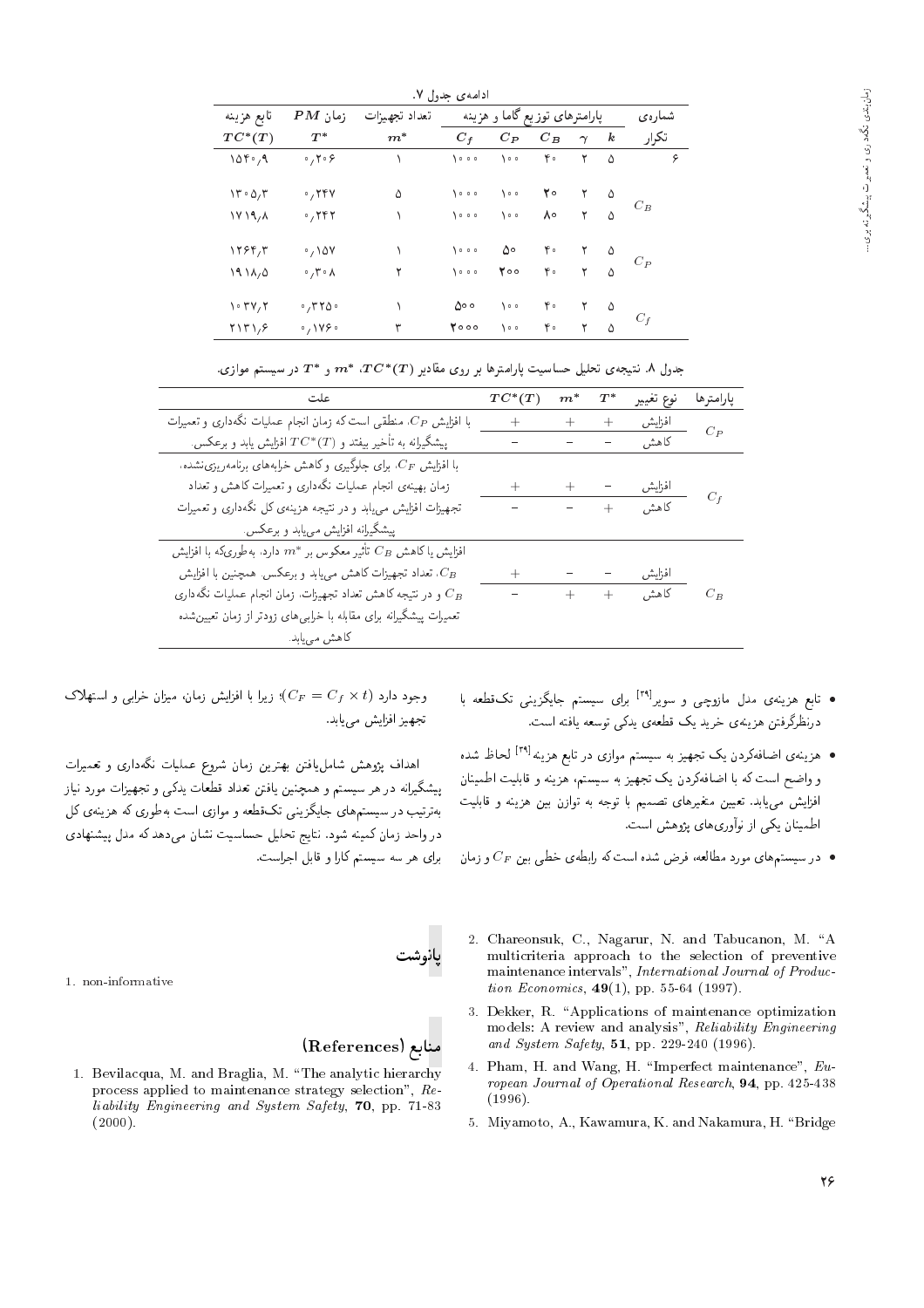management system and maintenance optimization for existing bridges", Computer Aided Civil and Infrastructure Engineering,  $15(1)$ , pp. 45-55 (2000).

- 6. Tsai, Y.T., Wang, K.S. and Teng, H.Y. "Optimizing preventive maintenance for mechanical components using genetic algorithms", Reliability Engineering and System Safety, 74, pp. 89-97 (2001).
- 7. Lin, D., Zuo, M. and Yam, R.C.M. "Sequential imperfect preventive maintenance models with two categories of failure modes", Naval Research Logistics, 48(2), pp. 172- 183 (2001).
- 8. Wang, H. "A survey of maintenance policies of deteriorating systems", European Journal of Operational Research, 139(3), pp. 4690-489 (2002).
- 9. Barlow, R.E. and Proschan, F., Mathematical Theory of Reliability, John Wiley and Sons, New York, pp. 108-117 (1965).
- 10. Nakagawa, T. "A summary of periodic replacement with minimal repair at failure", Journal of the Operations Research Society of Japan,  $24(3)$ , pp. 213-227 (1981).
- 11. Nakagawa, T. and Yasui, K. \Periodic replacement models with threshold levels", IEEE Transactions of Relia $bility, 40(3), pp. 395-397 (1991).$
- 12. Yip, H.L., Fan, H. and Chiang, Y.H. \Predicting the maintenance cost of construction equipment: Comparison between general regression neural network and Box{ Jenkins time series models", Automation in Construction, 38, pp. 30-38 (2014).
- 13. Zuo, M., Christianson, B. and Bartholomew-Biggs, M. "Optimizing preventive maintenance models", Journal of Computational Optimization and Applications, 35, pp. 261-279 (2006).
- 14. Bedford, T. and Cook, R., Probabilistic Risk Analysis: Foundations & Methods, Cambridge University Press (2001).
- 15. Abdel-Hameed, M. "A gamma wear process", IEEE Transactions on Reliability,  $24(2)$ , pp. 152-153 (1975).
- 16. Bogdanoff, J.L. and Kozin, F., Probabilistic Models of Cumulative Damage, New York: John Wiley & Sons (1985).
- 17. Frangopol, D.M., Kallen, M.J. and van Noortwijk, J.M. \Probabilistic models for life-cycle performance of deteriorating structures: Review and future directions", Progress in Structural Engineering and Materials, 6(4), pp. 197-212 (2004).
- 18. Hong, H.P. "Inspection and maintenance planning of pipeline under external corrosion considering generation of new defects", Structural Safety, 21(3), pp. 203-222 (1999).
- 19. van Noortwijk, J.M. "A survey of the application of gamma processes in maintenance", Reliability Engineering and System Safety,  $94$ , pp. 2-21 (2009).
- 20. Barbera, F., Schneider, H. and Kelle, P. "A condition based maintenance model with exponential failures and fixed inspection intervals", Journal of the Operational Research Society, 47, pp. 1037-1045 (1996).
- 21. Metta, S.B. and Colosimo, E.A. \Determination of preventive maintenance periodicities of stand by devices" Reliability Engineering and System Safety, 76, pp. 149- 154 (2002).
- 22. Chelbi, A. and Kadi, D.A. "Analysis of a production/inventory system with randomly failing production unit submitted to regular preventive maintenance", European Journal of Operational Research, 156, pp. 712- 718 (2004).
- 23. Zequeira, R.I., Valdes, J.E. and Berenguer, CH. "Optimal buffer inventory and opportunistic preventive maintenance under random production capacity availability", Journal Production Economics, 111, pp. 686-696 (2008).
- 24. Sofia, P. and George, T. "Optimal preventive maintenance for equipment with two quality states and general failure time distribution", European Journal of Operational Research, 180, pp. 329-353 (2007).
- 25. Nosoohi, I. and Hejazi, S.R. \A multi-objective approach to simultaneous determination of spare part numbers and preventive replacement times", Mathematical Modelling, 35, pp. 1157-1166 (2011).
- 26. Gao, Y., Feng, Y., Zhang, Z. and Tan, J. "An optimal dynamic interval preventive maintenance scheduling for series systems", Reliability Engineering and System Safety, 142, pp. 19-30 (2015).
- 27. Barros, A., Berenguer, C. and Grall, A. "A maintenance policy for two-unit parallel systems based on imperfect monitoring information", Reliability Engineering & System Safety,  $91(2)$ , pp. 131-136 (2006).
- 28. Golmakani, H.R and Moakedi, H., "Optimization of periodic and non periodic inspection intervals of a multi component rn repairable system with failure interaction",  $SharifIndustrial$  Engineering and management,  $25(1)$ , pp. 41-51, (In Persian) (2013).
- 29. Berrichi, A., Amodeo, L., Yalaoui, F. and Chatelet, E. \Bi-objective optimization algorithm for joint production and maintenance scheduling: Application to the parallel machine problem", Journal of Intelligent Manufac $turng, 20(4), pp. 389-400 (2009).$
- 30. Fallah Nezhad, M.S., Mostafaeipour, A. and Sajadieh, M.S. \Implementation of traditional (S-R)-based PM method with bayesian inference", International Journal of Industrial Engineering & Production Research,  $25(1)$ , pp. 27-32 (2014).
- 31. Faccio, M., Persona, A., Sgarbossa, F. and Zanin, A. "Industrial maintenance policy development: A quantitative framework", International Journal of Production *Economics*, Part A,  $147$ , pp. 85-93 (2014).
- 32. Sadeghi, A. and Alborzi Manesh, R. \The application of fuzzy group analytic network process to selection of best maintenance strategy-A case study in mobarake steel compony", Procardia-Social and Behavioral Sciences, 62, pp. 1378-1383 (2012).
- 33. Cheng, T. and Pandey, M.D. "An accurate analysis of maintenance cost of structures experiencing stochastic degradation", Structure and Infrastructure Engineering, 8(4), pp. 329-339 (2012).
- 34. Cheng, T., Pandey, M.D. and van der Weide, J.A.M. "The probability distribution of maintenance cost of systems affected by the gamma process of degradation: finite time solution", Reliability Engineering and System  $Safety$ , 108, pp. 65-76 (2012).